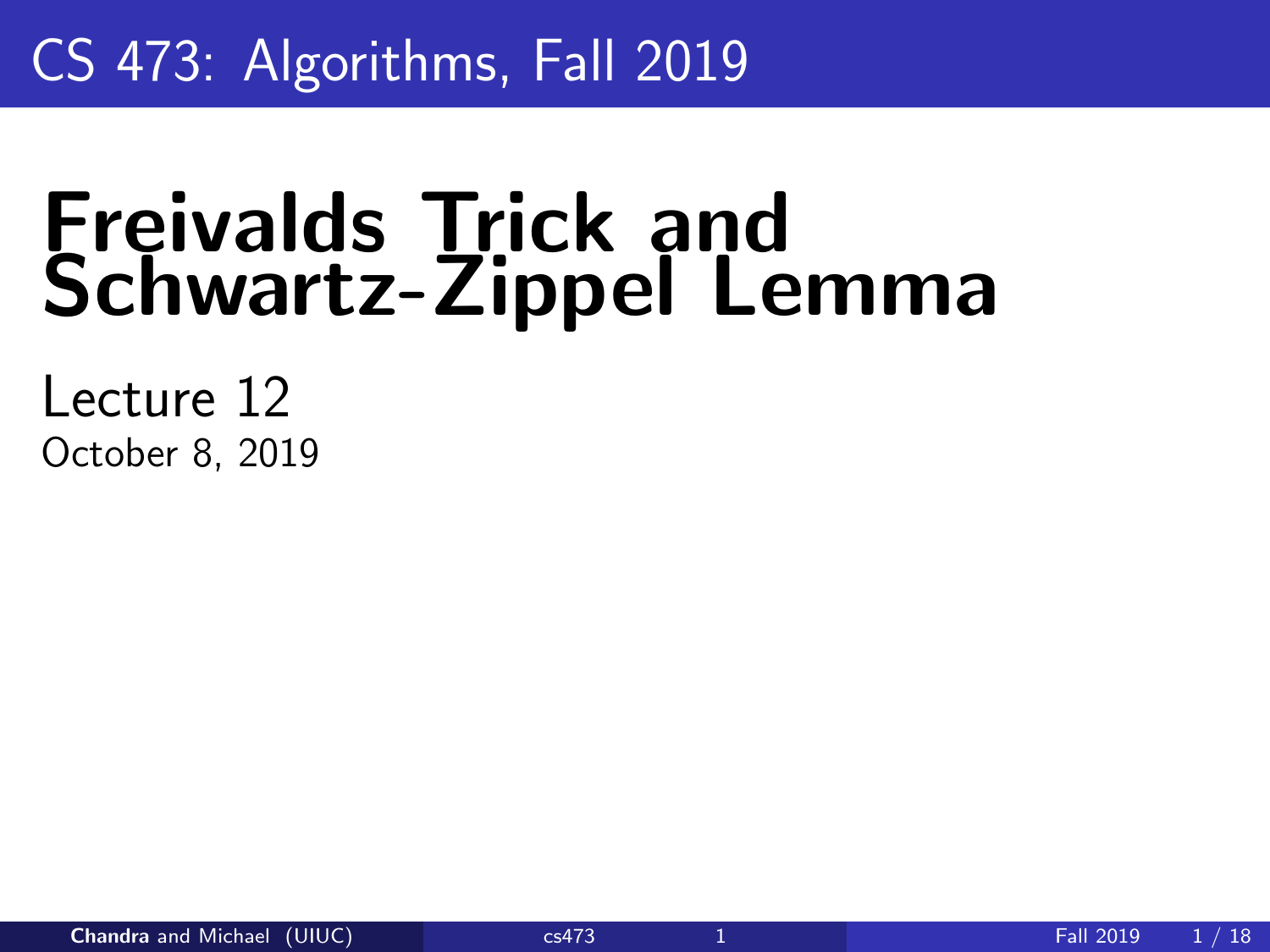### **Outline**

- Freivald's randomized algorithm to verify matrix multiplication
- Generlization to polynomial identity testing via Schwartz-Zippel Lemma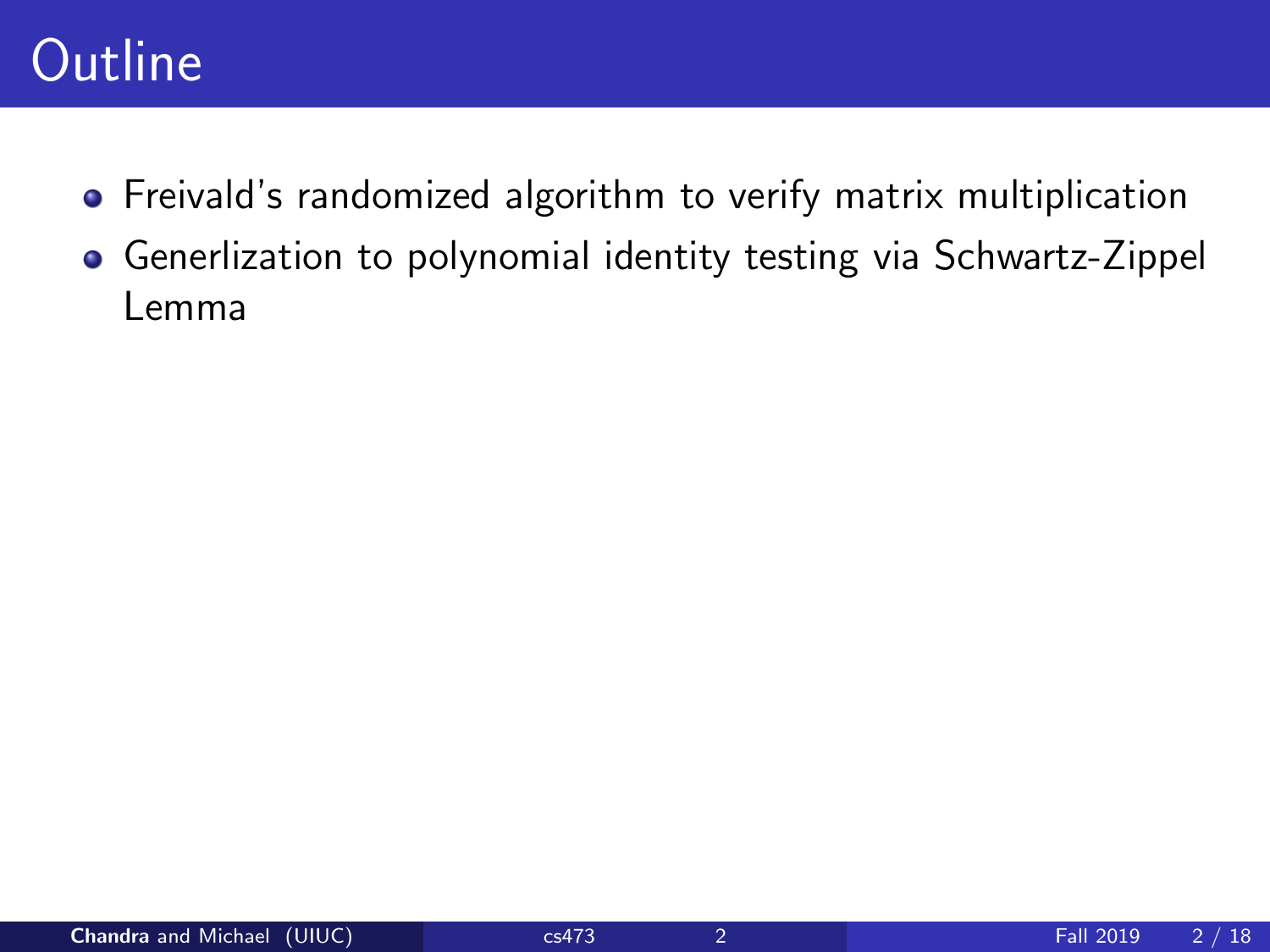# Part I

# <span id="page-2-0"></span>[Freivalds Algorithm for checking](#page-2-0) [Matrix Multiplication](#page-2-0)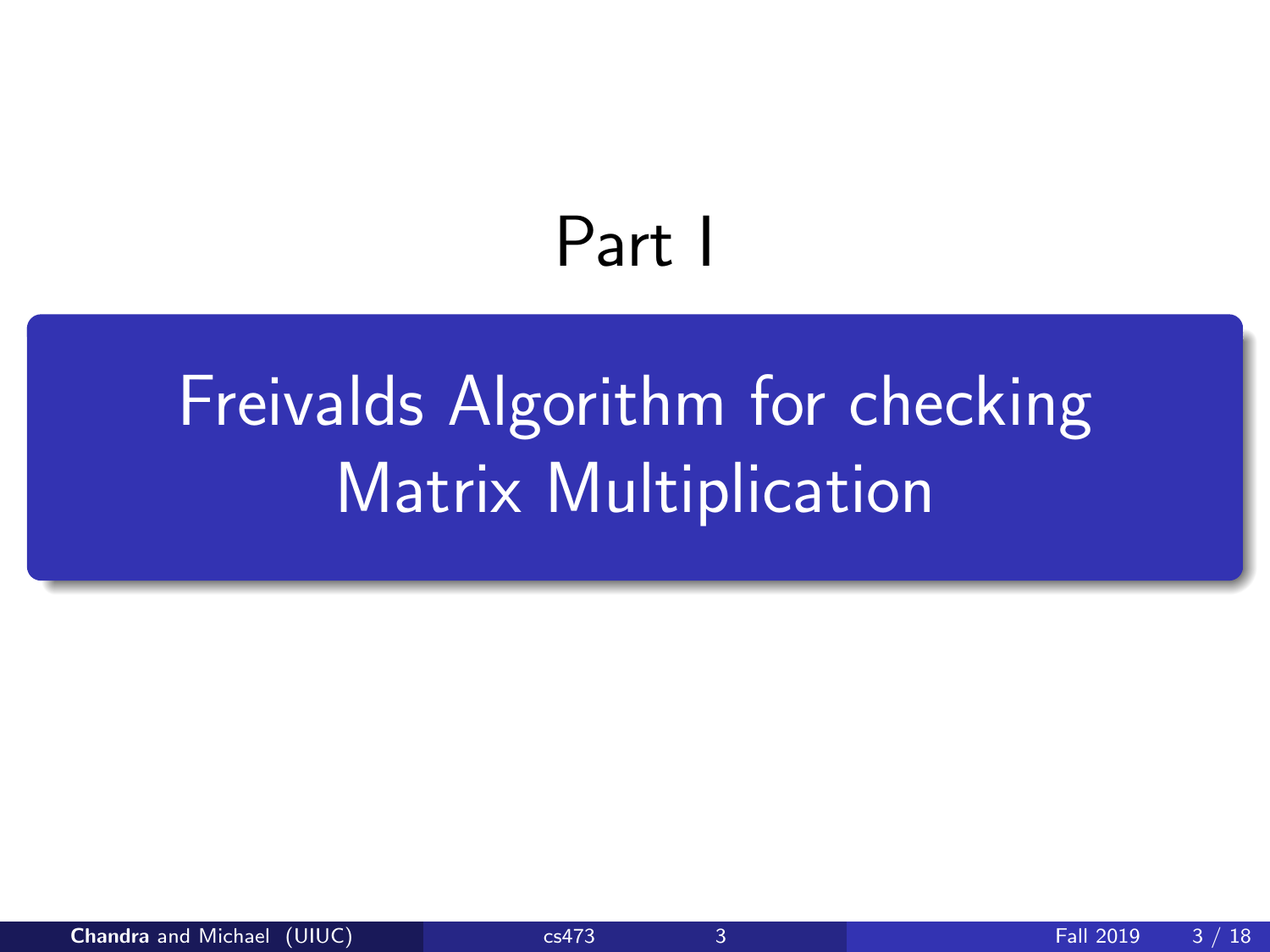# Verifying Matrix Multiplication

### Problem

Given three  $n \times n$  matrices  $A, B, C$ , is  $AB = C$ ?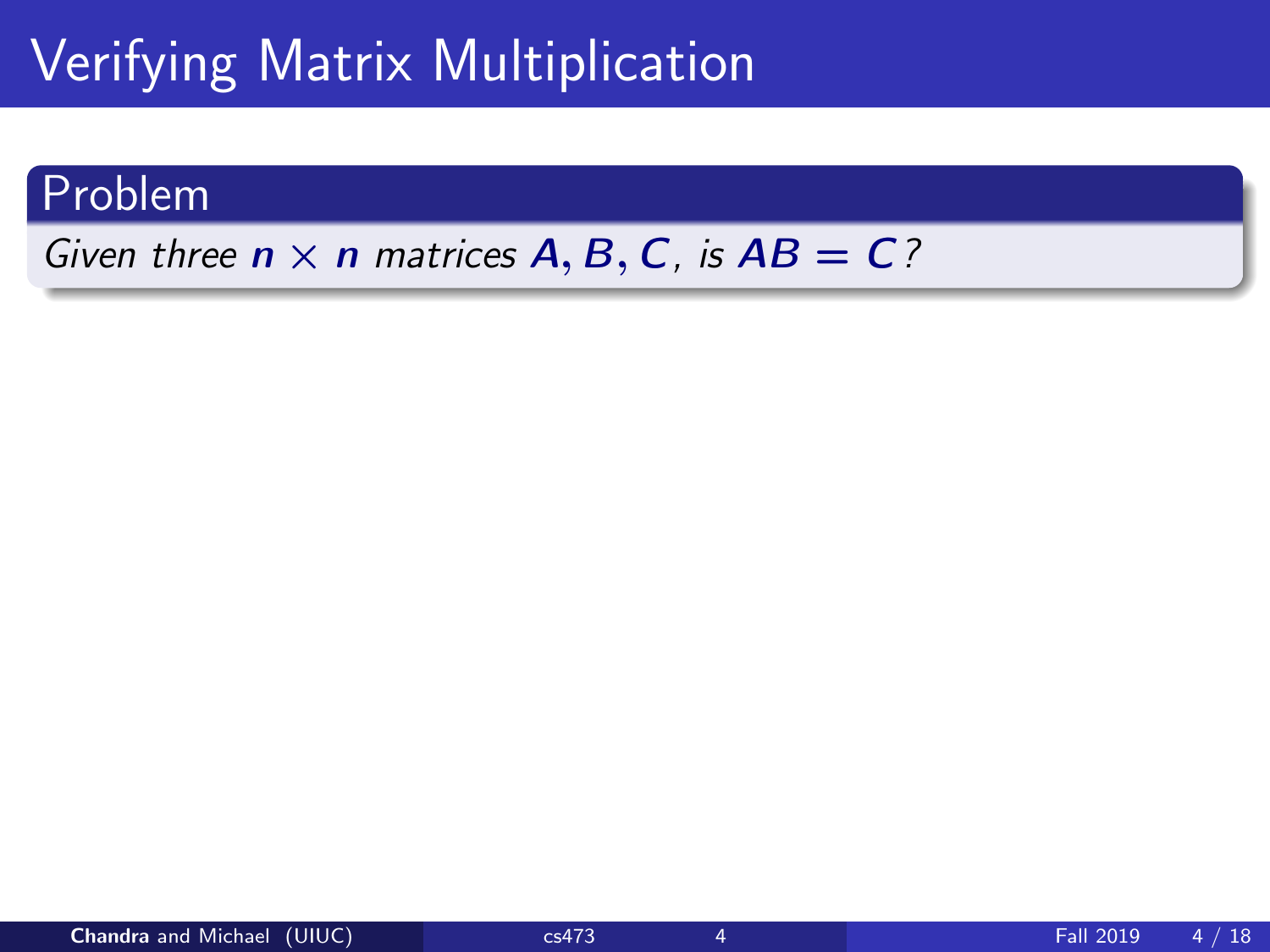# Verifying Matrix Multiplication

#### Problem

Given three  $n \times n$  matrices  $A, B, C$ , is  $AB = C$ ?

Naive algorithm: compute  $D = AB$  and check if  $D = C$ 

**Running time:**  $T(n) + n^2$  time where  $T(n)$  is time to multiply  $n \times n$  matrices. Current best bound on  $T(n)$  is  $n^{2.33728}$ .

Question: Can we do better with randomization?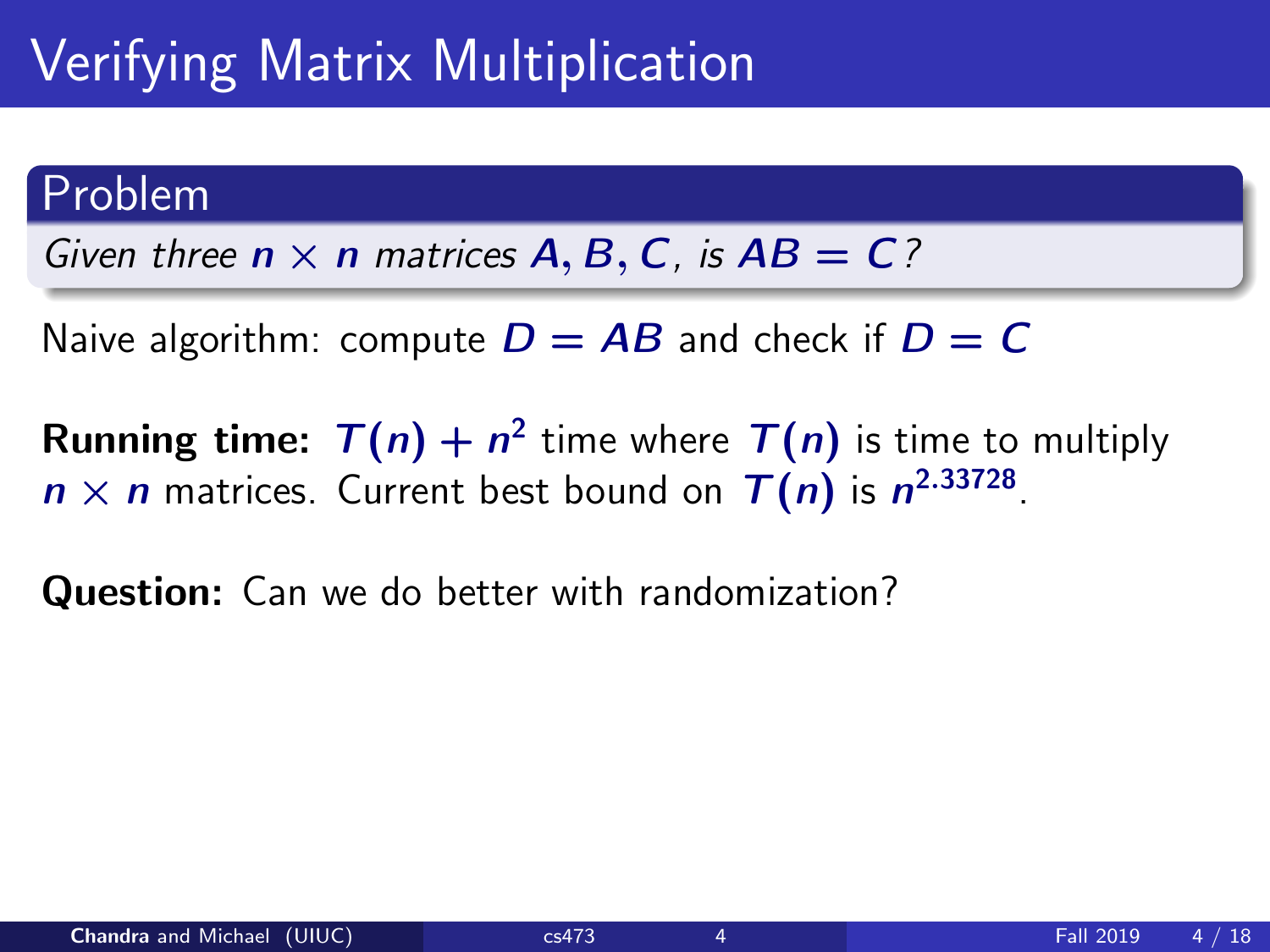# Freivald's Algorithm

- Pick random vector  $r \in \{0,1\}^n$  each coordinate is independent and uniform over  $\{0,1\}$ .
- Output YES if  $ABr = Cr$  and NO otherwise.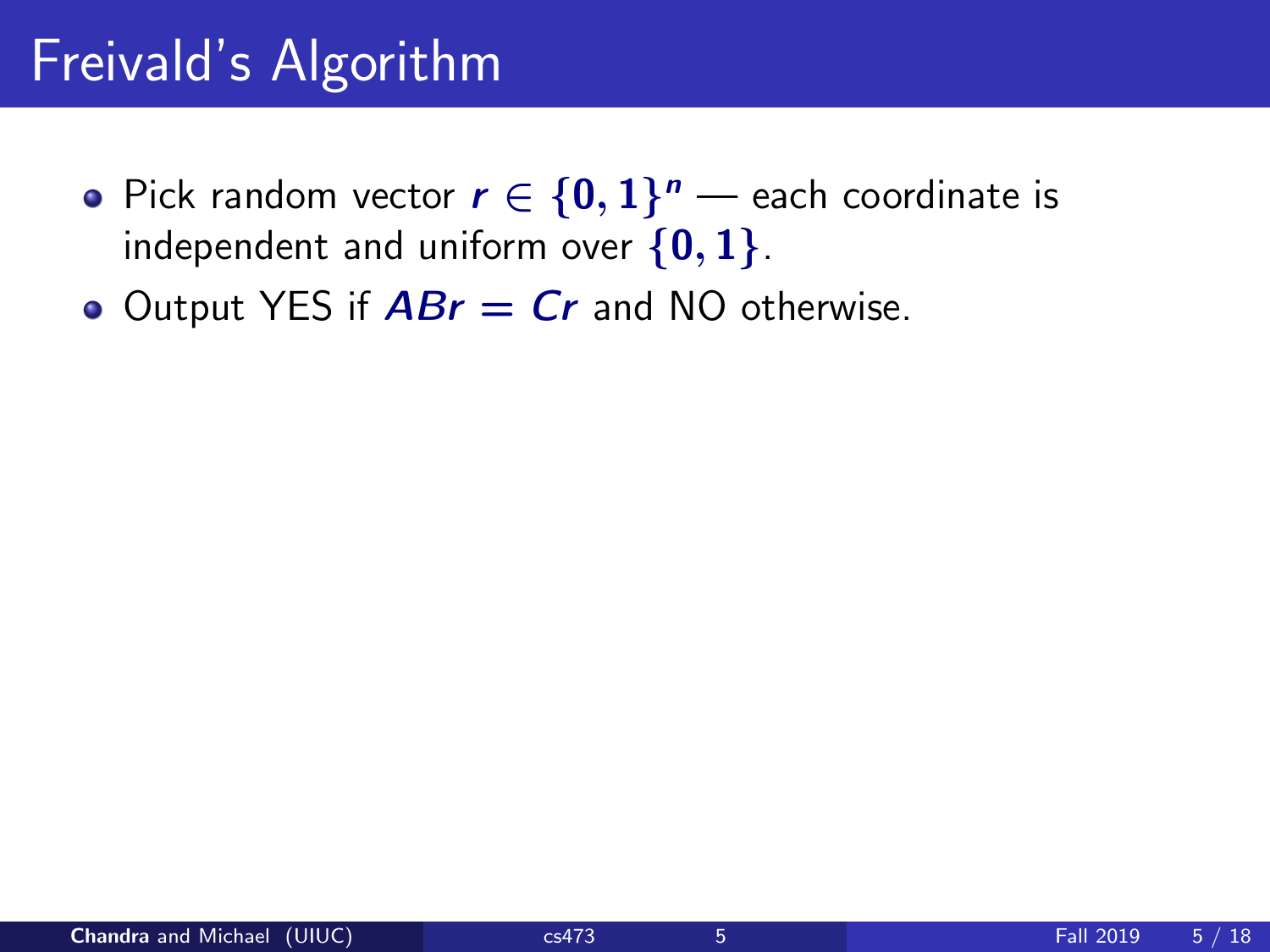# Freivald's Algorithm

- Pick random vector  $r \in \{0,1\}^n$  each coordinate is independent and uniform over  $\{0,1\}$ .
- $\bullet$  Output YES if  $ABr = Cr$  and NO otherwise.

Running time:  $O(n^2)$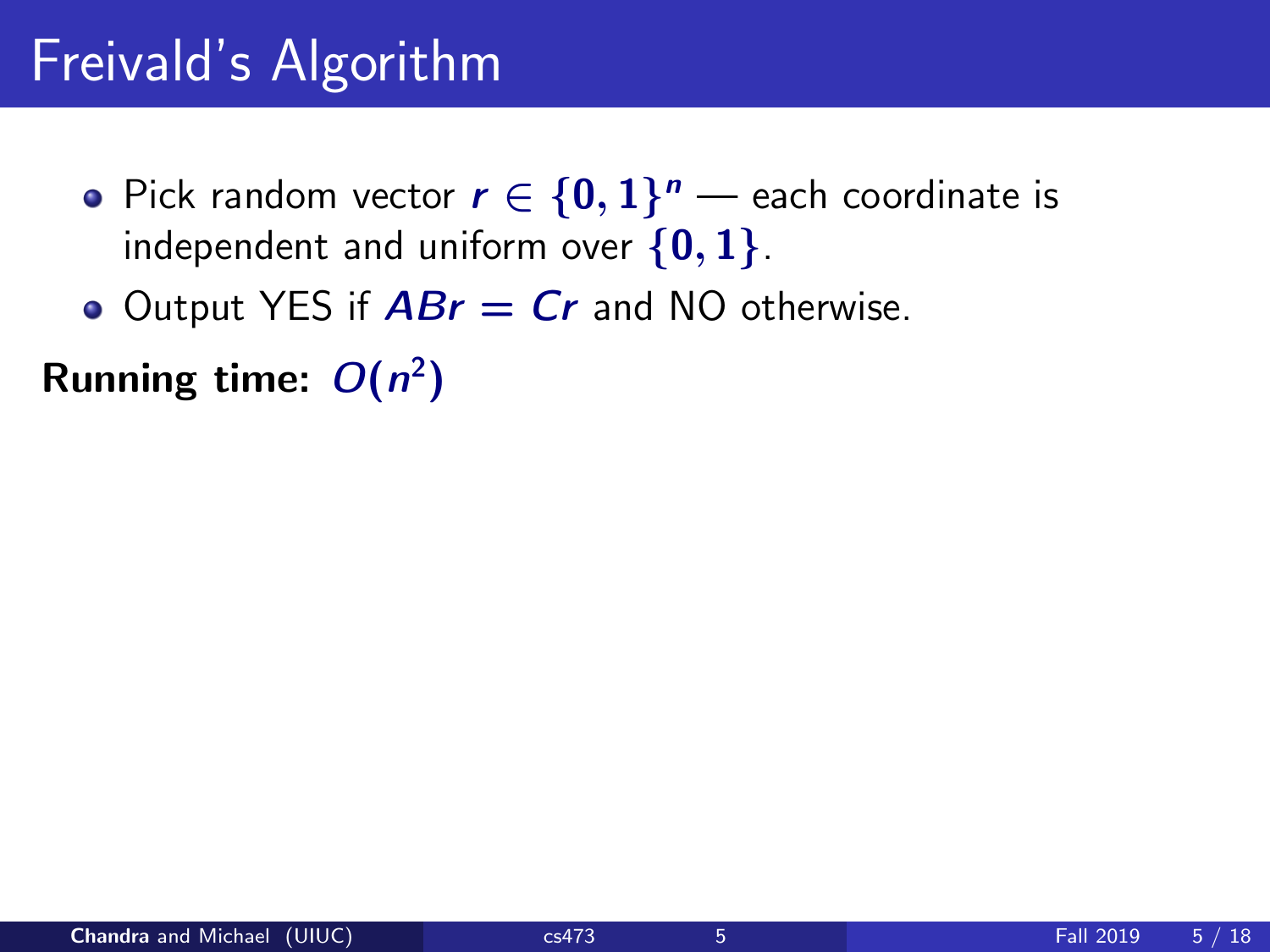# Freivald's Algorithm

- Pick random vector  $r \in \{0,1\}^n$  each coordinate is independent and uniform over  $\{0, 1\}$ .
- Output YES if  $ABr = Cr$  and NO otherwise.

### Running time:  $O(n^2)$

#### Theorem

If  $AB = C$  the algorithm outputs YES with probability 1. If  $AB \neq C$  algorithm outputs YES with probability at most  $1/2$ .

Repeating  $k$  times the probability of error is  $\leq 1/2^k$  and running time is  $O(kn^2)$ .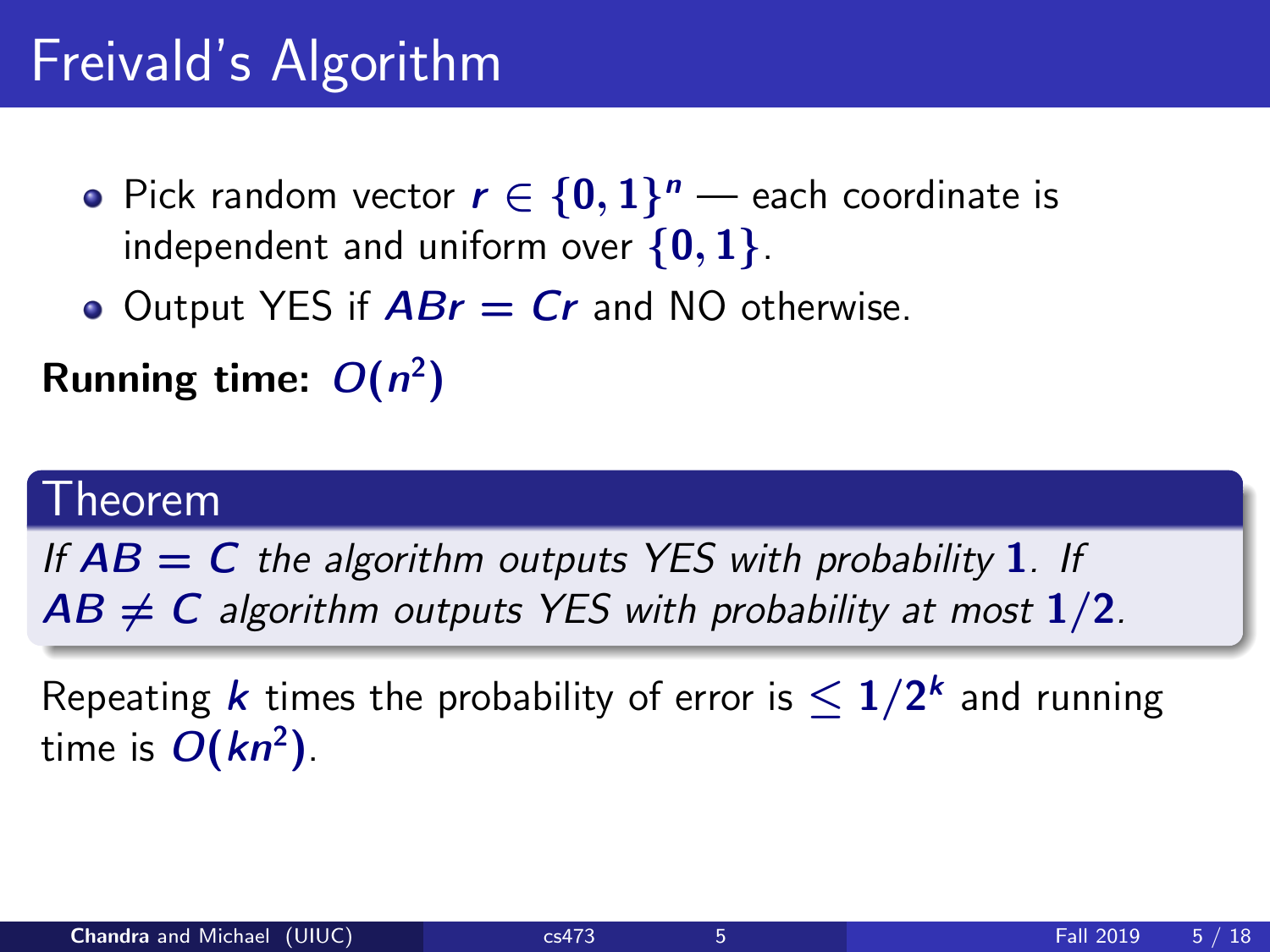Let x, y be two vectors in  $\mathbb{F}^n$  for some field/ring  $\mathbb{F}$ . If  $r \in \{0,1\}^n$  is a random vector then  $Pr[x^t r = y^t r \mid x \neq y] \leq 1/2$ .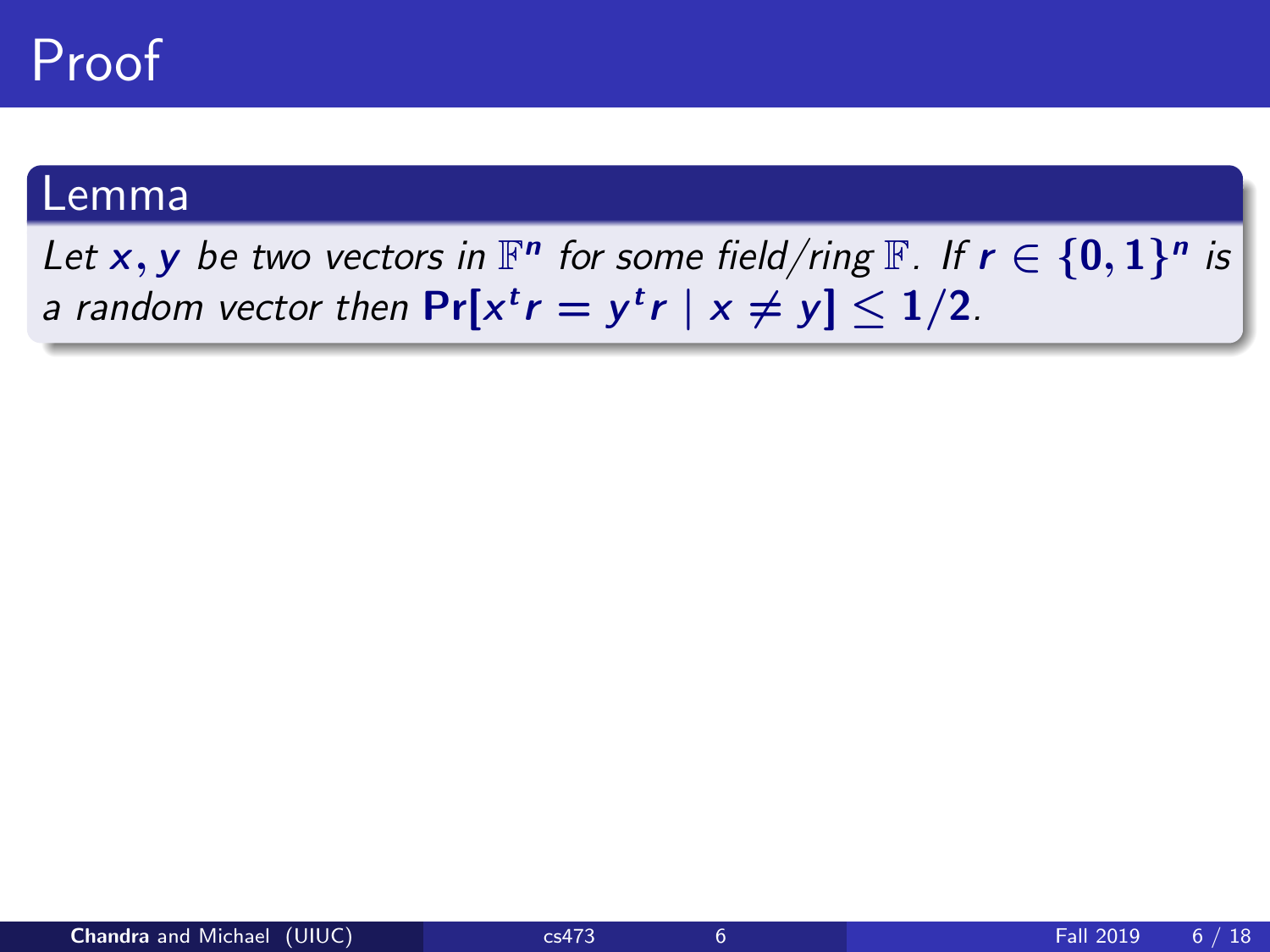Let x, y be two vectors in  $\mathbb{F}^n$  for some field/ring  $\mathbb{F}$ . If  $r \in \{0,1\}^n$  is a random vector then  $Pr[x^t r = y^t r \mid x \neq y] \leq 1/2$ .

- Assume  $x \neq y$ . Without loss of generality  $x_1 \neq y_1$ .
- Fix  $r_2, r_3, \ldots, r_n$ . Let  $\alpha = x_2r_2 + \ldots + x_nr_n$  and  $\beta = y_2r_2 + \ldots + y_n r_n.$
- If  $r_1$  is uniformly random in  $\{0, 1\}$  what is  $Pr[x_1r_1 + \alpha = y_1r_1 + \beta]$ ?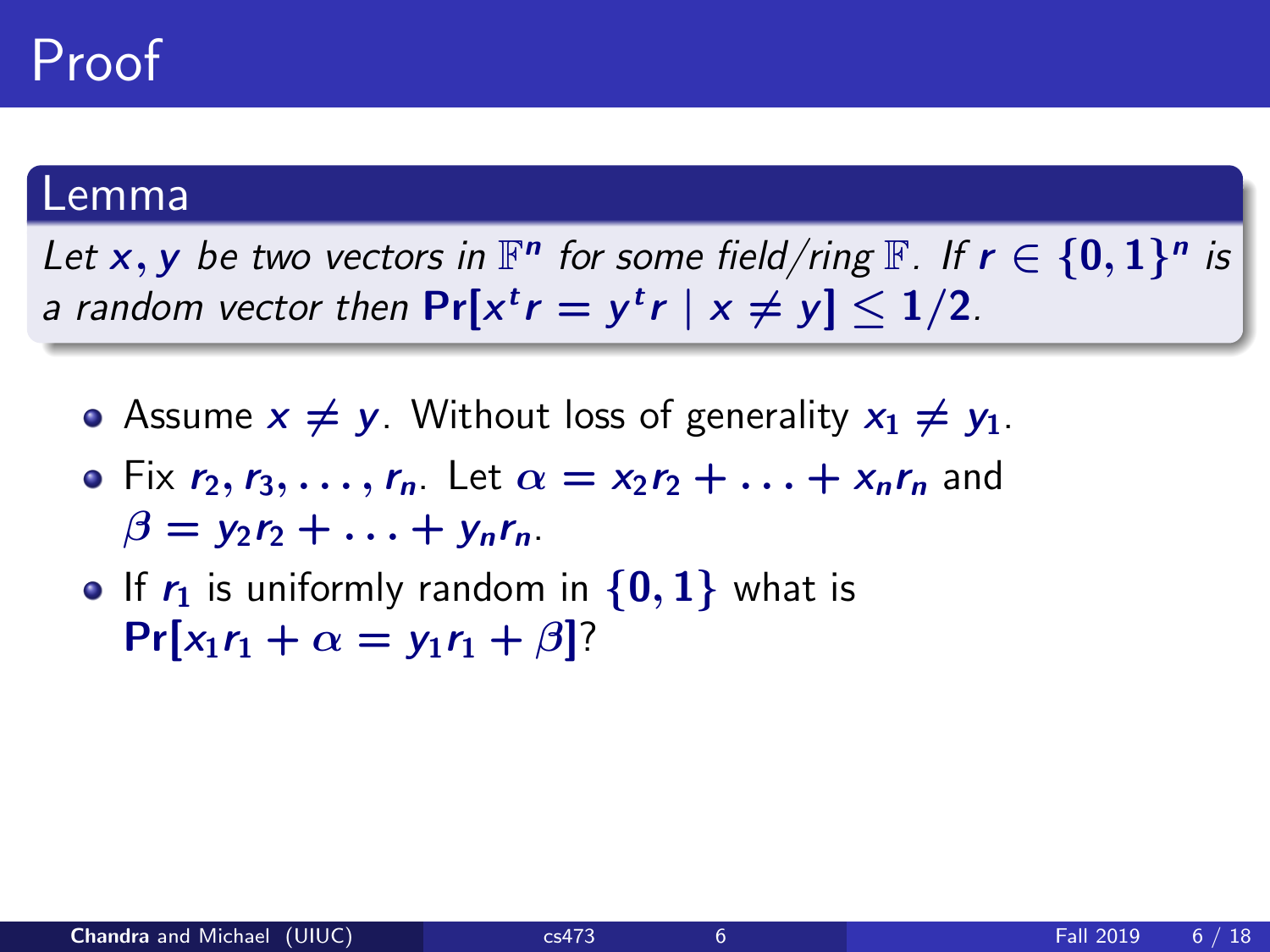Let x, y be two vectors in  $\mathbb{F}^n$  for some field/ring  $\mathbb{F}$ . If  $r \in \{0,1\}^n$  is a random vector then  $Pr[x^t r = y^t r \mid x \neq y] \leq 1/2$ .

- Assume  $x \neq y$ . Without loss of generality  $x_1 \neq y_1$ .
- Fix  $r_2, r_3, \ldots, r_n$ . Let  $\alpha = x_2r_2 + \ldots + x_nr_n$  and  $\beta = y_2r_2 + \ldots + y_n r_n.$
- If  $r_1$  is uniformly random in  $\{0, 1\}$  what is  $Pr[x_1r_1 + \alpha = v_1r_1 + \beta]$ ? At most 1/2. If  $\alpha \neq \beta$  then  $r_1 = 0$  will distinguish and if  $\alpha = \beta$  then  $r_1 = 1$  will distinguish.
- Holds for any fixed  $r_2, \ldots, r_n$  and  $r_1$  random. Since  $r_1$  is independent of  $r_2, \ldots, r_n$ , holds for random r.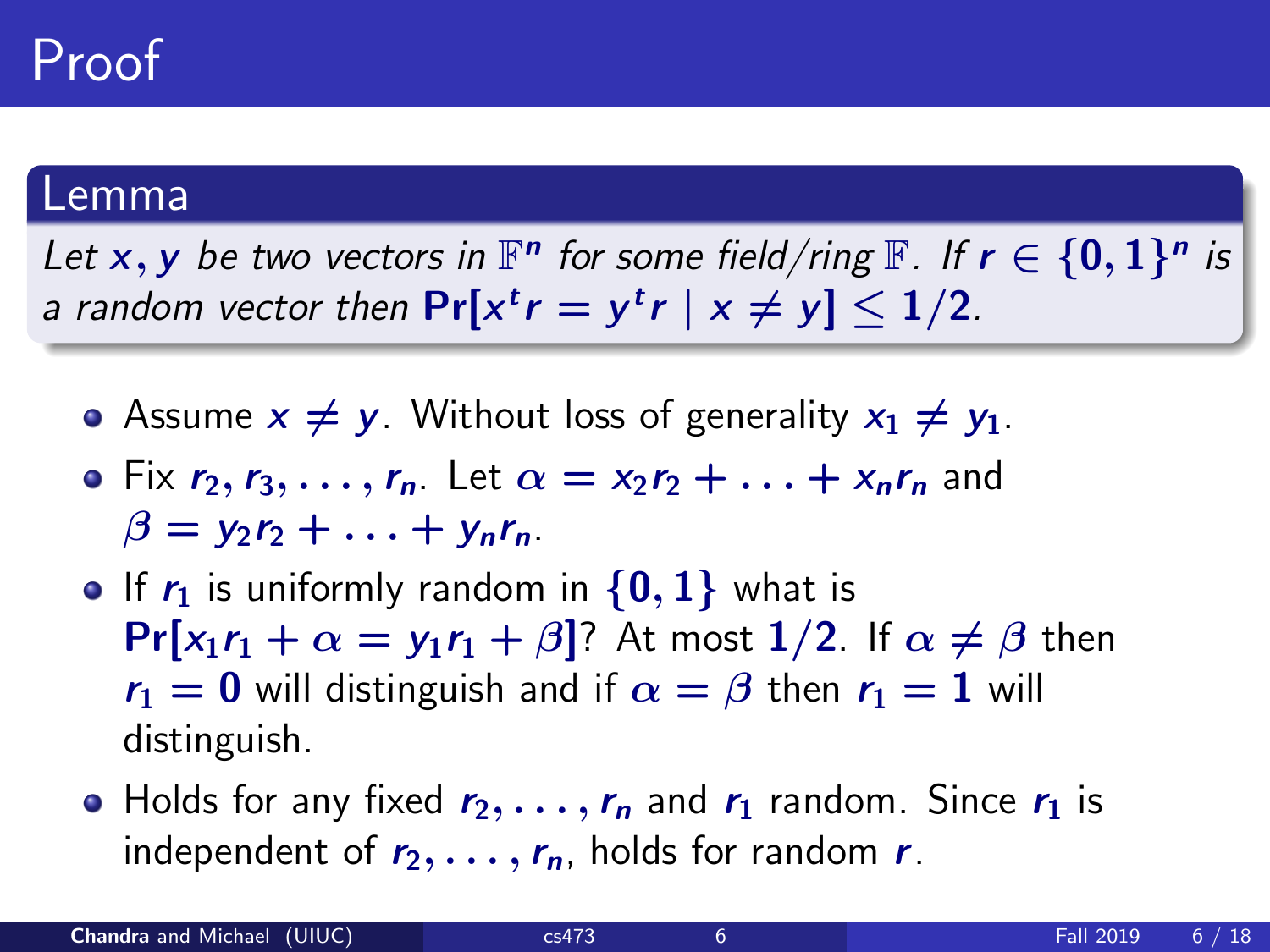# Proof of Theorem

#### Theorem

If  $AB = C$  the algorithm outputs YES with probability 1. If  $AB \neq C$  algorithm outputs YES with probability at most  $1/2$ .

Suppose  $AB \neq C$ . Let  $D = AB$ . Since  $D \neq C$  there is some *i*, *j* where  $D_{i,j}\neq C_{i,j}$ . Assume wlog that  $i,j=1,1$ .

Let x be first row of D and y be first row of C.  $x \neq y$ . Apply preceding lemma.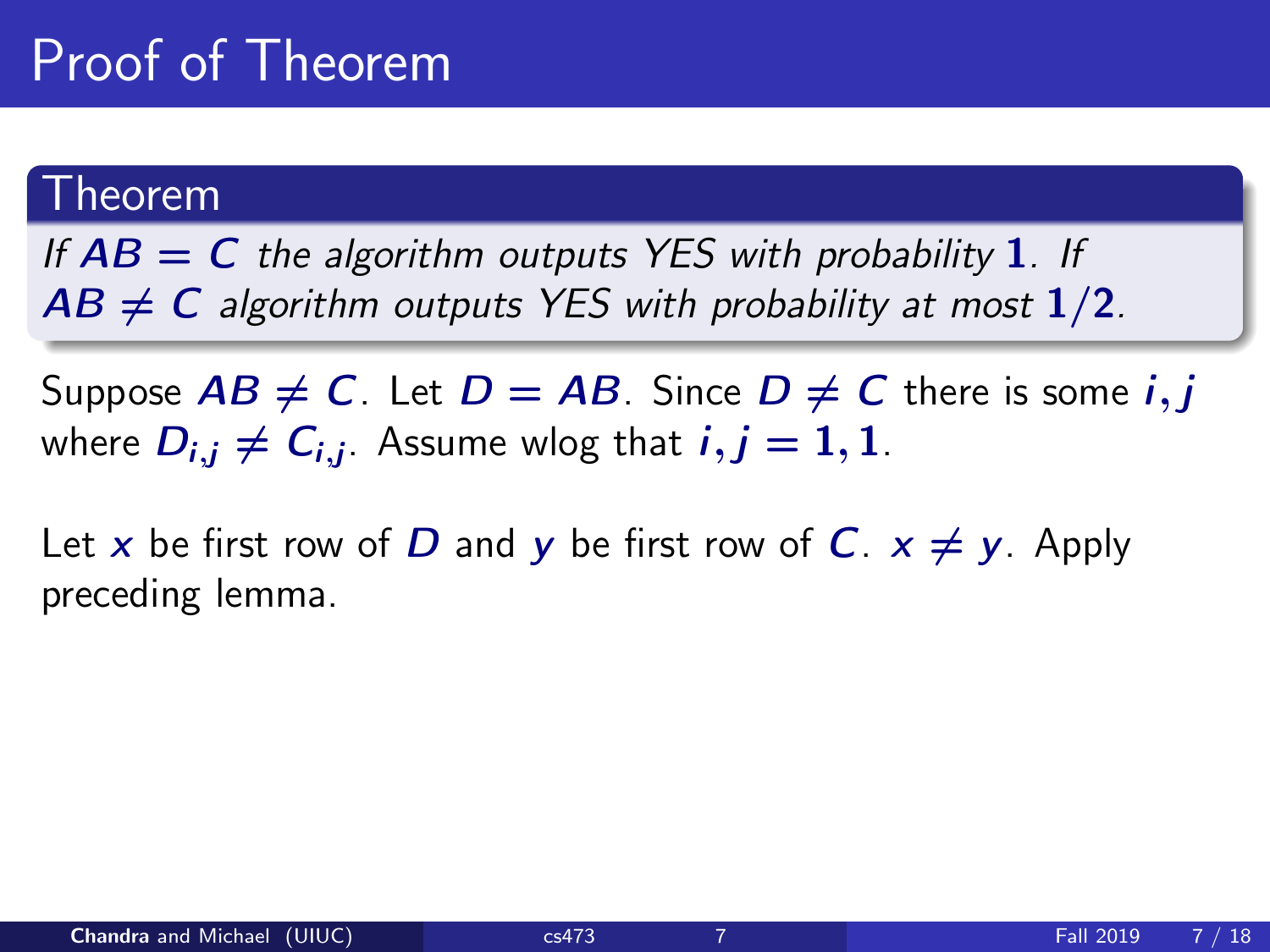# Part II

# <span id="page-12-0"></span>[Polynomial Identity Testing and](#page-12-0) [Schwartz-Zippel Lemma](#page-12-0)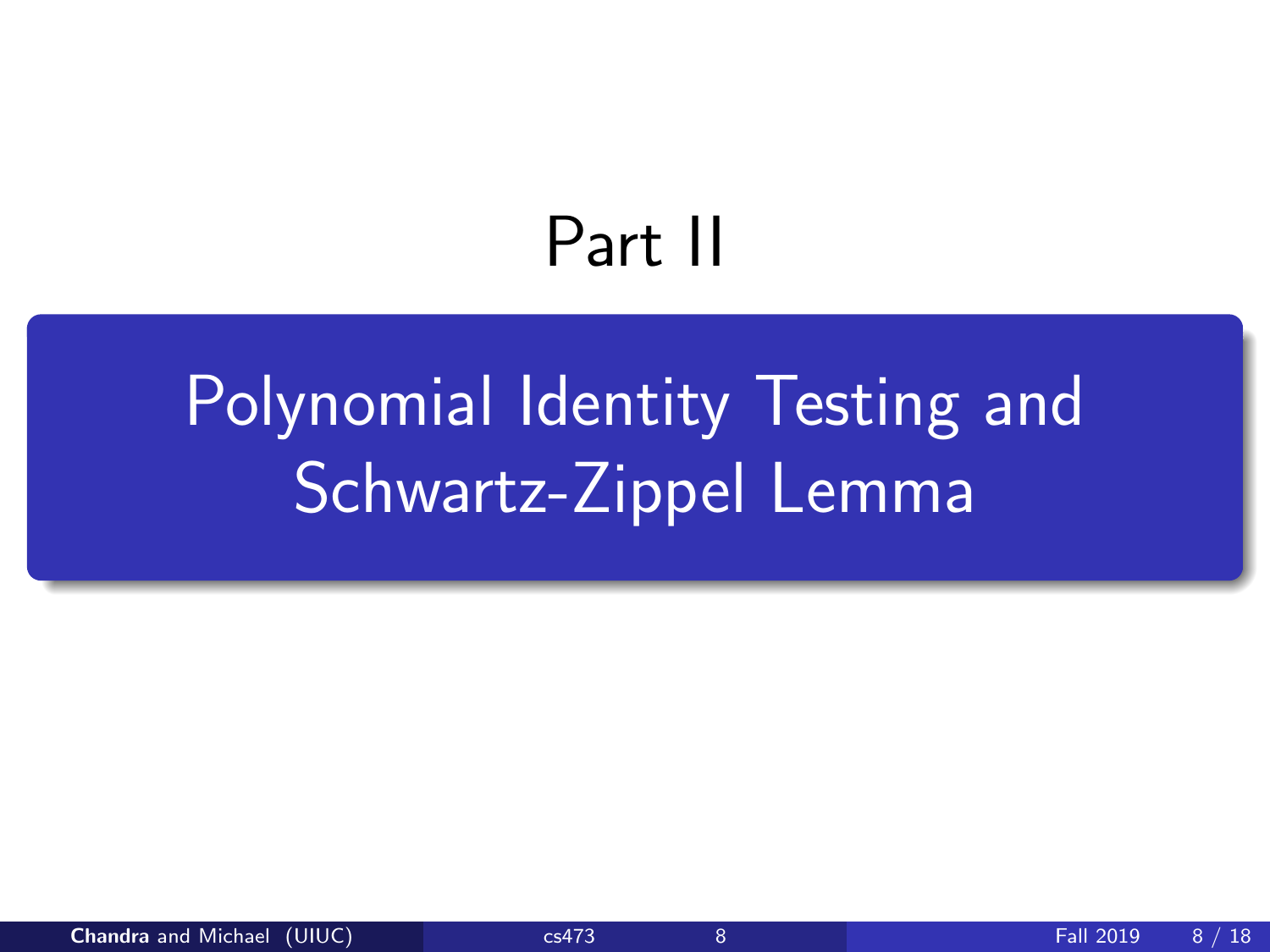# Polynomials

### **Definition**

A (univariate) polynomial over a field  $\mathbb F$  is a finite sum of terms of the form  $a_ix^i$  where  $a_i \in \mathbb{F}$  and  $x$  is a variable.

$$
p(x) = \sum_{j=0}^{n-1} a_j x^j
$$

The numbers  $a_0, a_1, \ldots, a_n$  are the coefficients of the polynomial. The degree is the highest power of  $x$  with a non-zero coefficient.

#### Example

$$
p(x)=3-4x+5x^3
$$

 $a_0 = 3$ ,  $a_1 = -4$ ,  $a_2 = 0$ ,  $a_3 = 5$  and  $deg(p) = 3$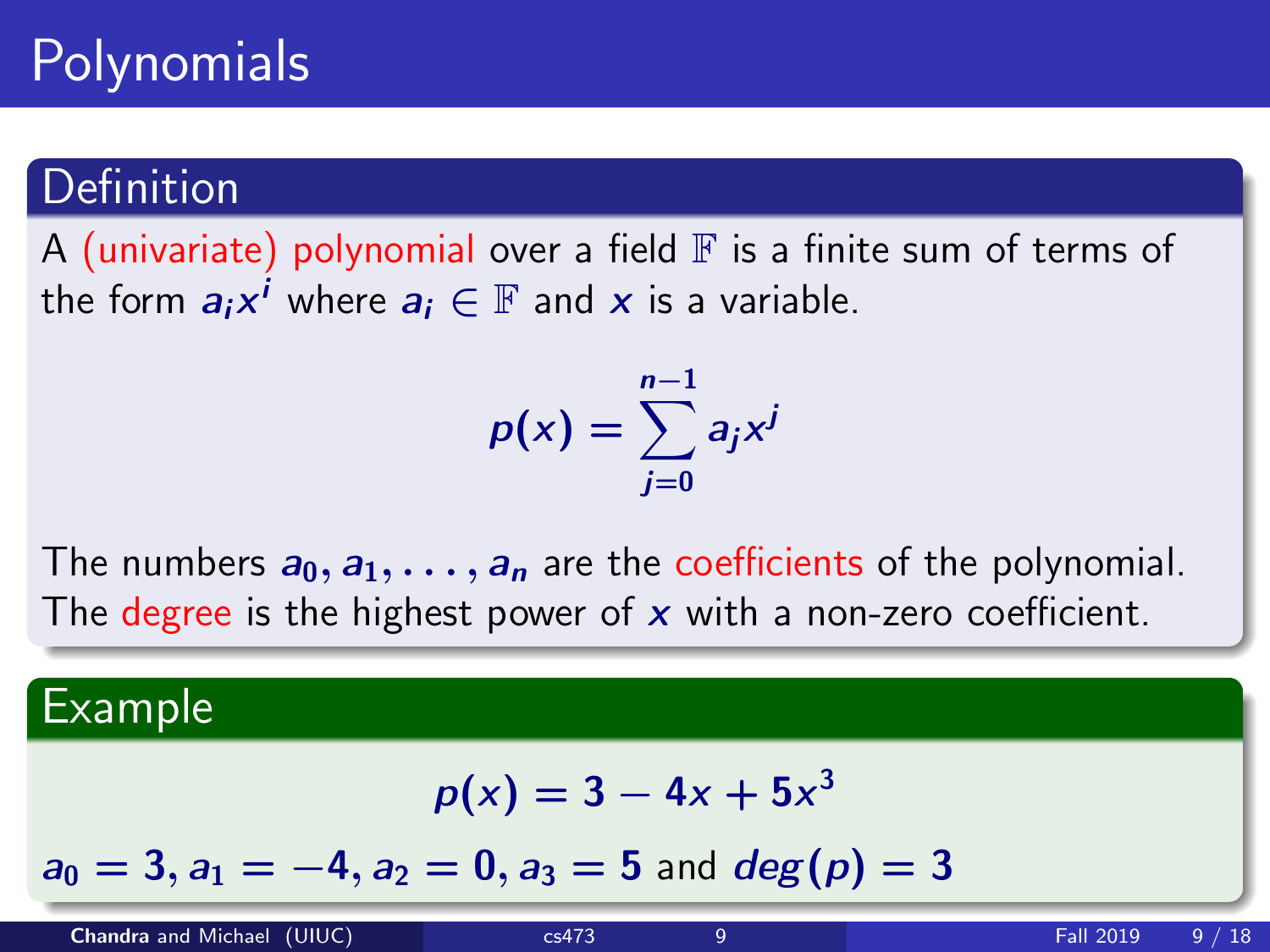# Polynomials

### **Definition**

A (univariate) polynomial over a field  $\mathbb F$  is a finite sum of terms of the form  $\boldsymbol{a}_i\boldsymbol{x}^i$  where  $\boldsymbol{a}_i\in\mathbb{F}$  and  $\boldsymbol{x}$  is a variable.

$$
p(x) = \sum_{j=0}^{n-1} a_j x^j
$$

The numbers  $a_0, a_1, \ldots, a_n$  are the coefficients of the polynomial. The degree is the highest power of  $x$  with a non-zero coefficient.

### Coefficient Representation

Polynomials represented by vector  $a = (a_0, a_1, \ldots, a_{n-1})$  of coefficients.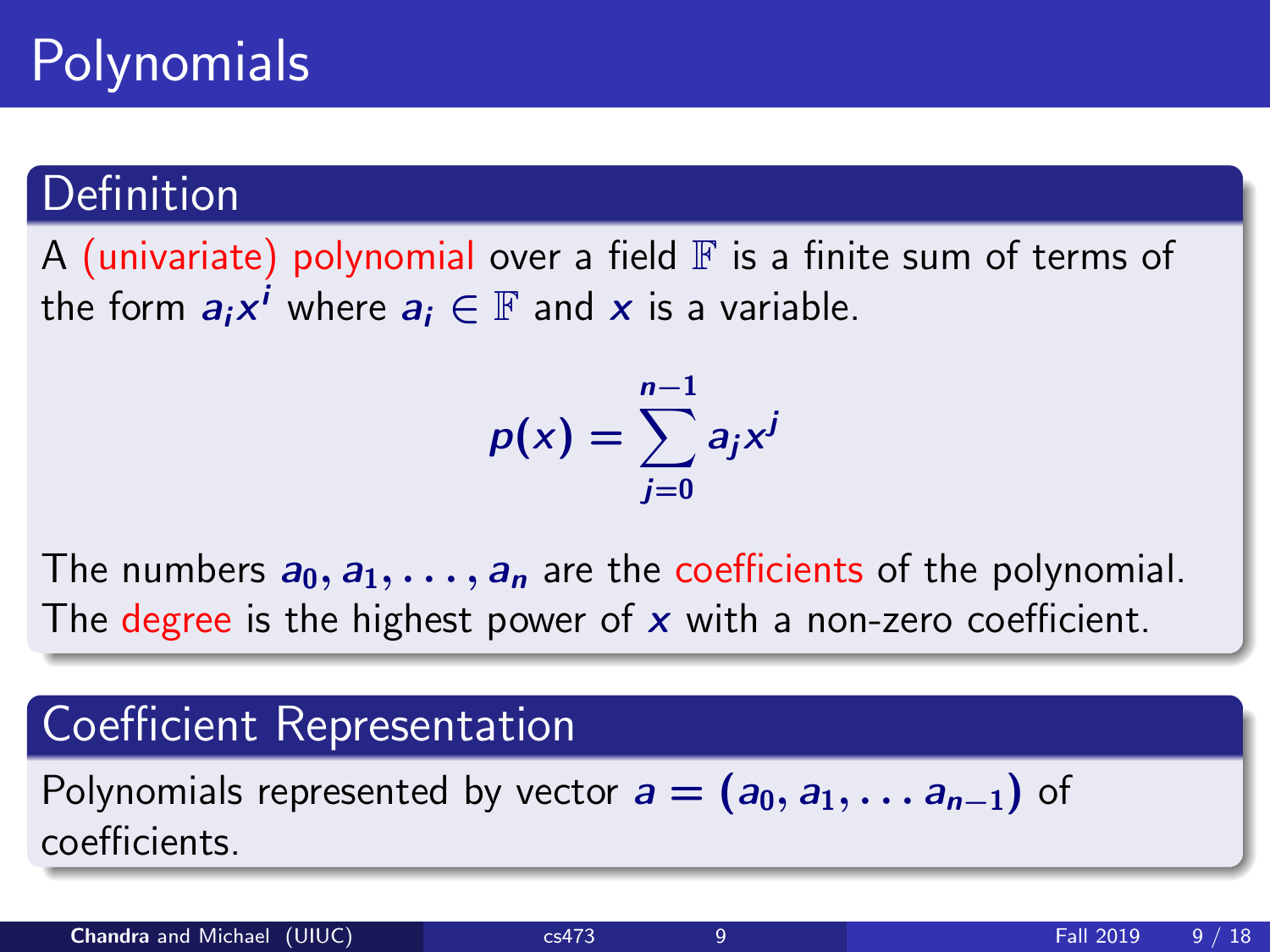# Polynomial Identity Testing

### Definition

A polynomial  $p(x)$  is identically 0 if  $p(x) = 0$  for all x. Equivalently it corresponds to all coefficients being  $0$ .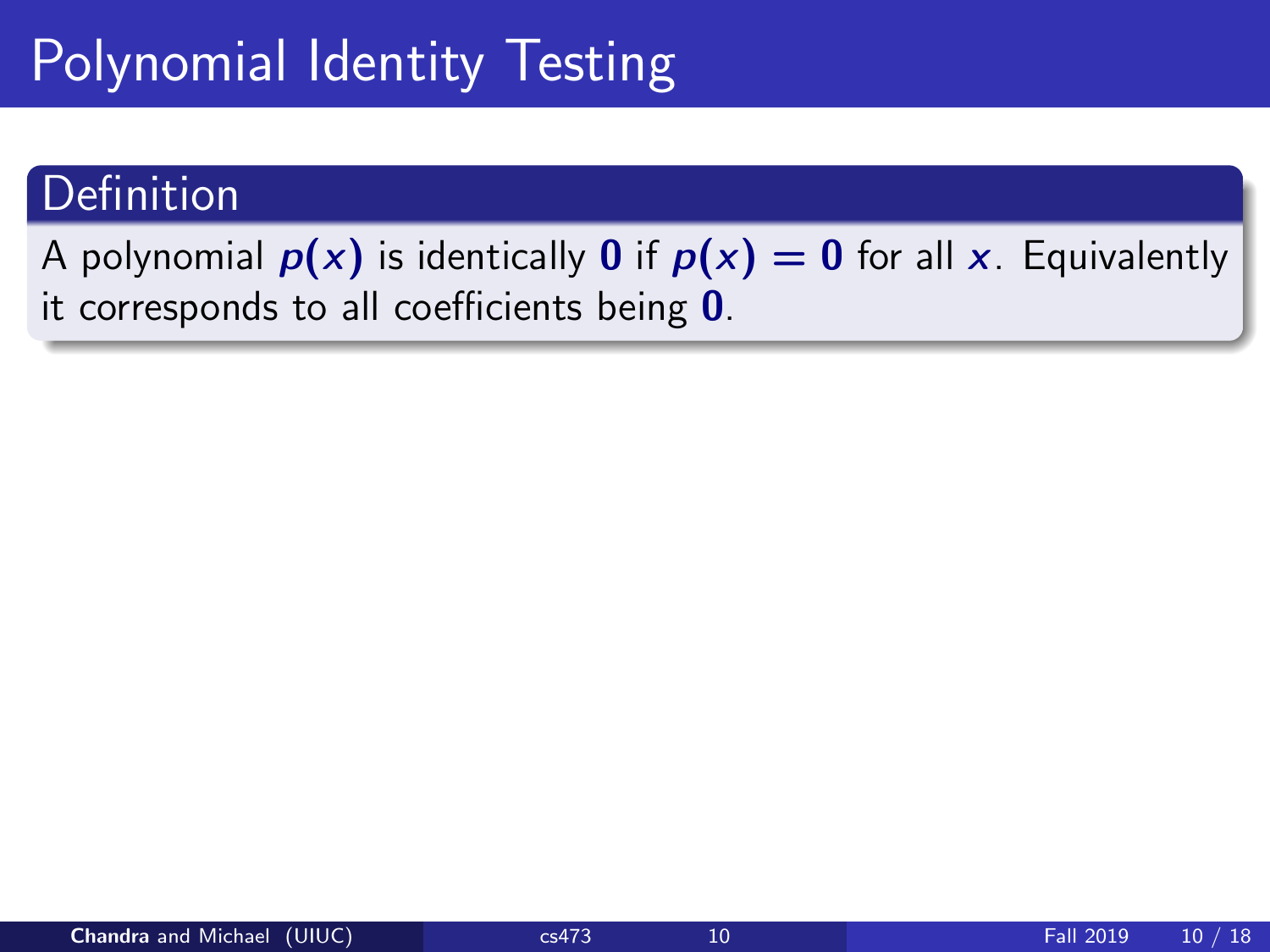# Polynomial Identity Testing

### Definition

A polynomial  $p(x)$  is identically 0 if  $p(x) = 0$  for all x. Equivalently it corresponds to all coefficients being 0.

### Question (PIT)

Given a polynomial  $p$  in some **implicit** fashion, is  $p$  identically  $\mathbf{0}$ ?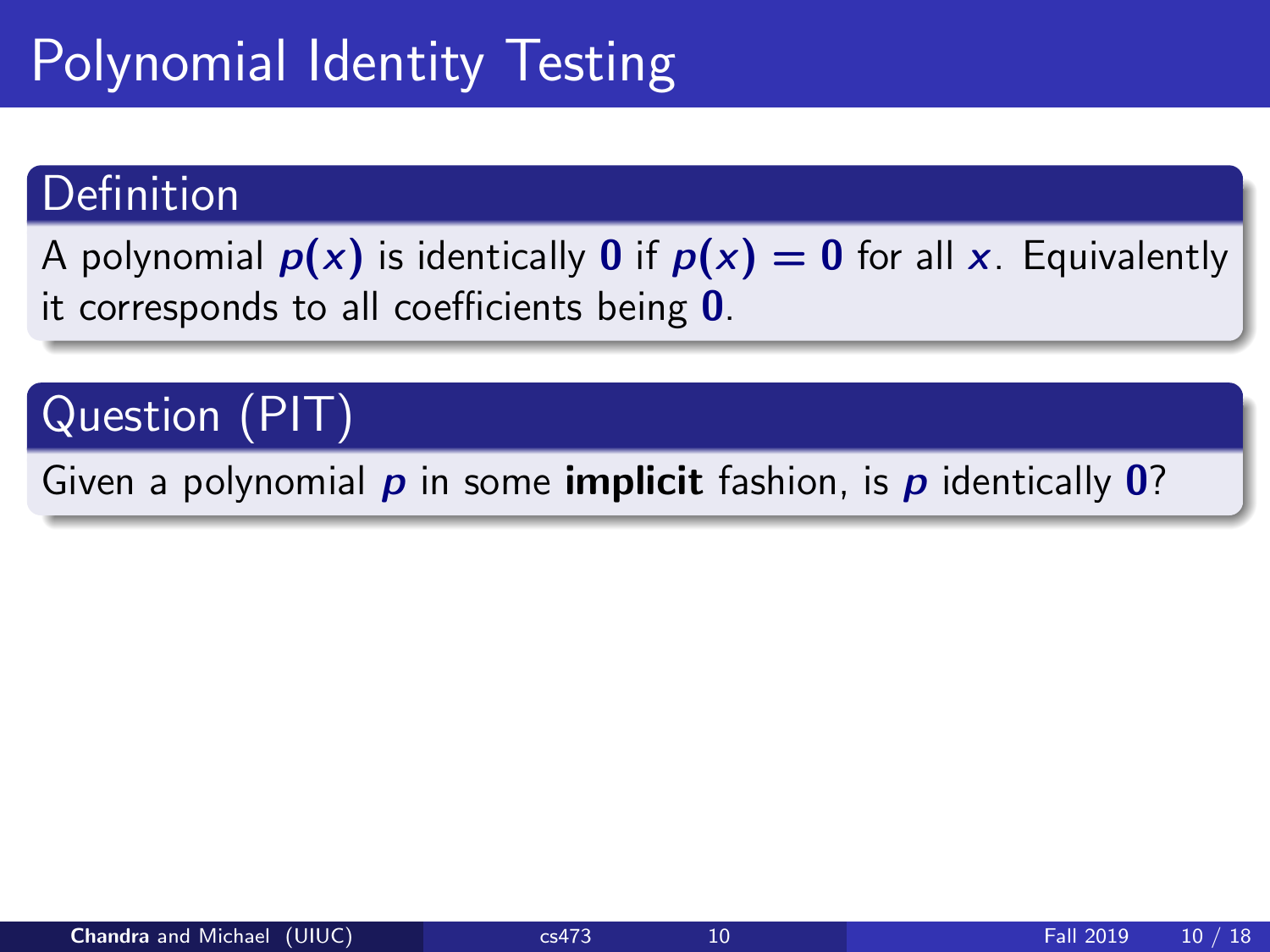# Polynomial Identity Testing

### Definition

A polynomial  $p(x)$  is identically 0 if  $p(x) = 0$  for all x. Equivalently it corresponds to all coefficients being  $0$ .

### Question (PIT)

Given a polynomial  $p$  in some **implicit** fashion, is  $p$  identically  $\mathbf{0}$ ?

#### Examples:

- $p(x) = p_1(x)p_2(x) \cdots p_k(x) q_1(x)q_2(x) \cdots q_\ell(x)$  for some complicated polynomials  $p_1, p_2, \ldots, p_k, q_1, \ldots, q_\ell$ .
- $\bullet$   $\bullet$  is given as a black box via only an evaluation oracle.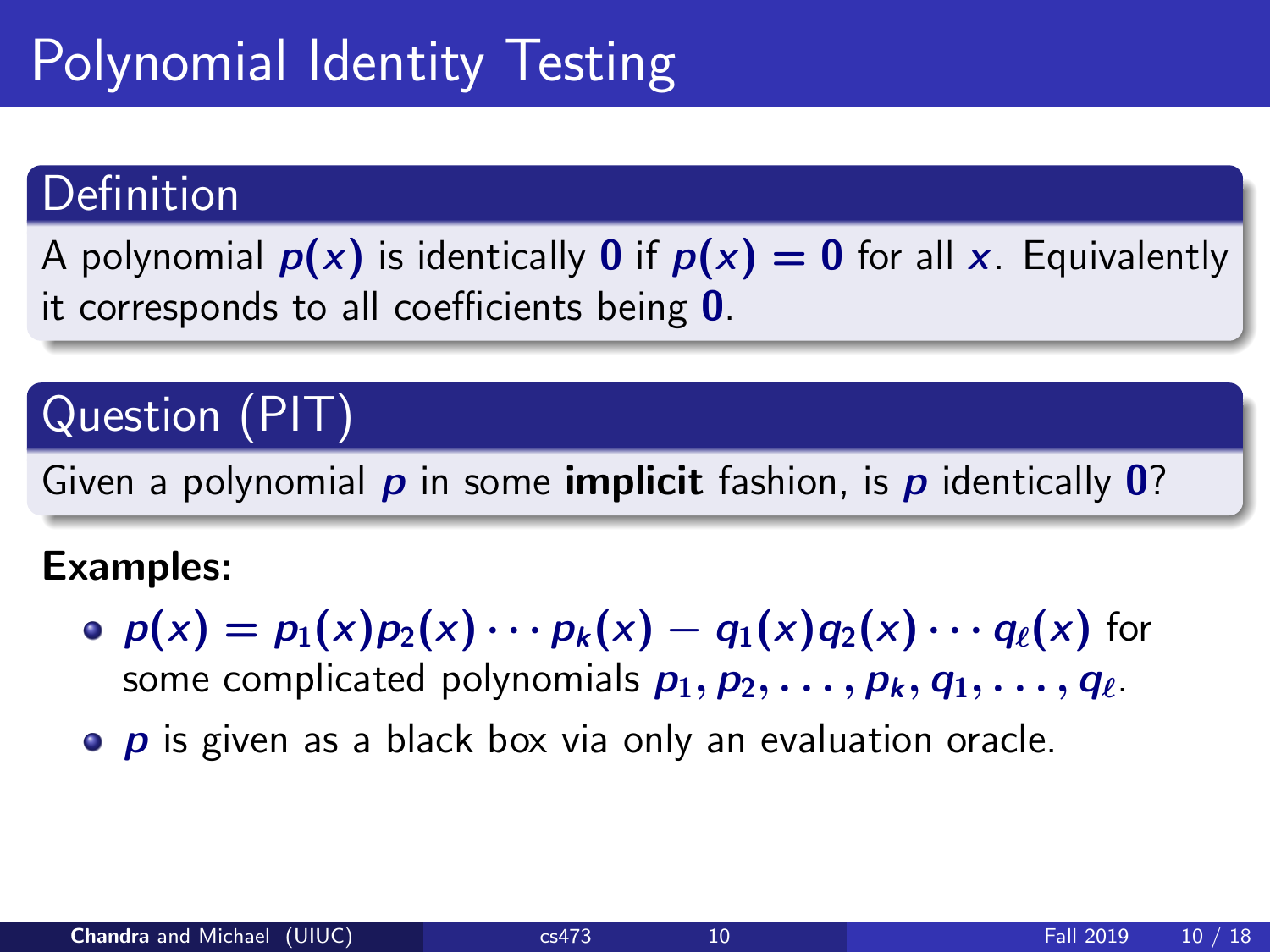## Randomized Algorithm for Univariate Case

- Pick a random element a from a finite subset  $S \subseteq \mathbb{F}$  where F is the underlying field.
- Evaluate  $p(a)$ . If  $p(a) = 0$  output p is identically 0. Otherwise say no.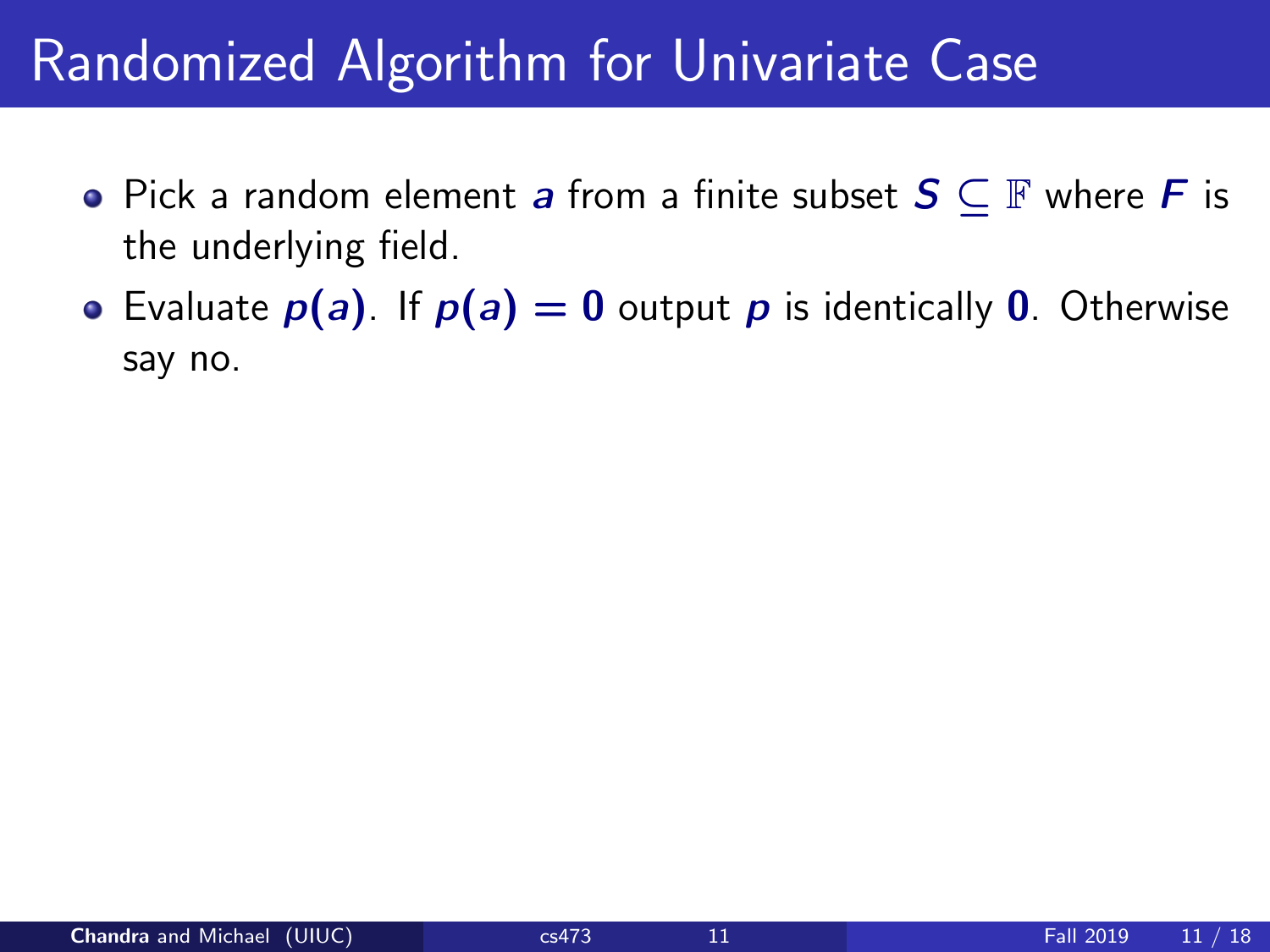## Randomized Algorithm for Univariate Case

- Pick a random element a from a finite subset  $S \subseteq \mathbb{F}$  where F is the underlying field.
- Evaluate  $p(a)$ . If  $p(a) = 0$  output p is identically 0. Otherwise say no.

#### Lemma

Suppose p is not 0. Then the algorithm says YES with probability at most  $d/|S|$  where d is the degree of p.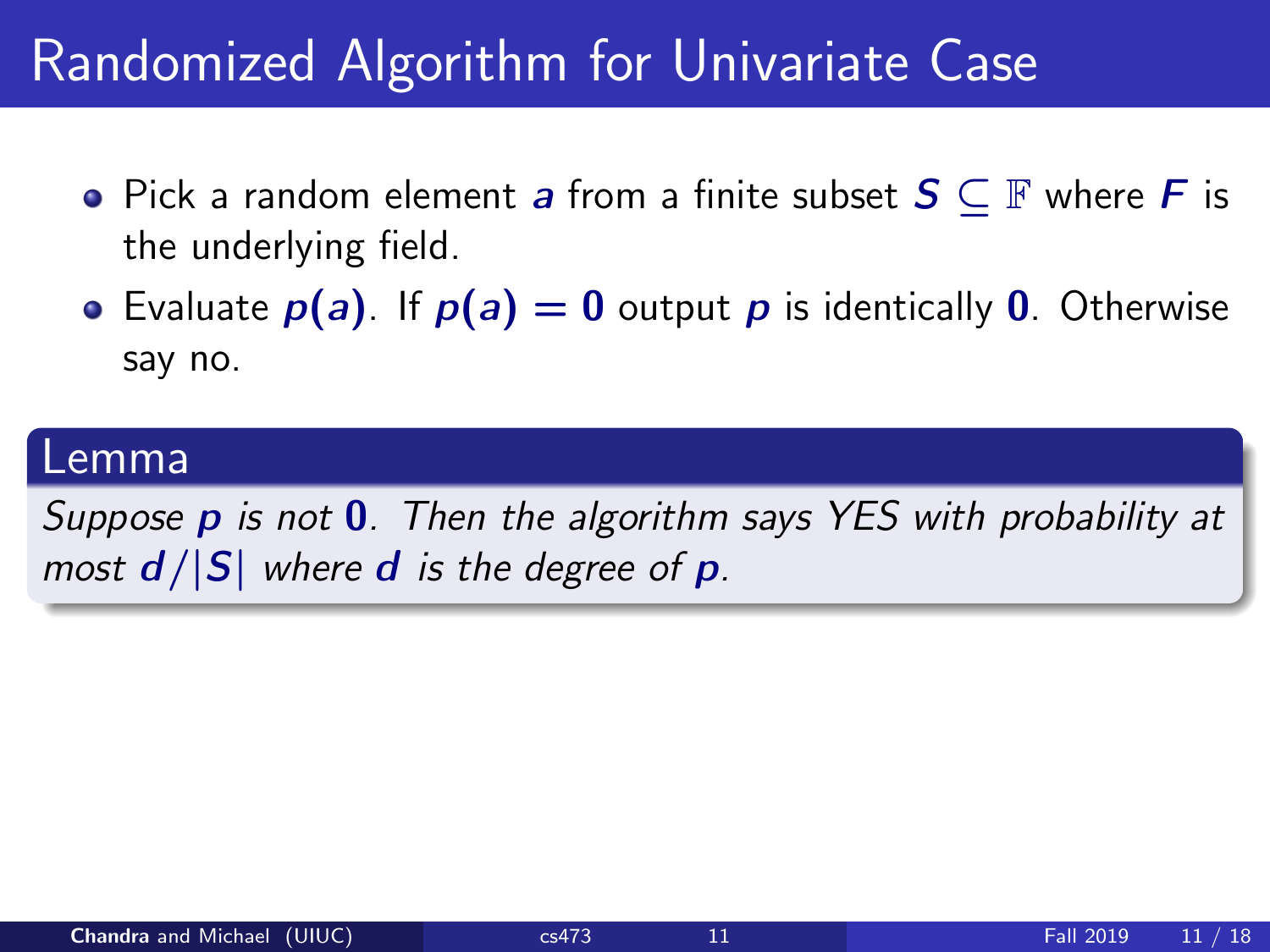## Randomized Algorithm for Univariate Case

- Pick a random element a from a finite subset  $S \subseteq \mathbb{F}$  where F is the underlying field.
- Evaluate  $p(a)$ . If  $p(a) = 0$  output p is identically 0. Otherwise say no.

#### Lemma

Suppose p is not 0. Then the algorithm says YES with probability at most  $d/|S|$  where d is the degree of p.

- $p(a) = 0$  only if a is a root of p, or if  $p = 0$  identically.
- $\bullet$  p has at most d roots over F via fundamental theorem of algebra.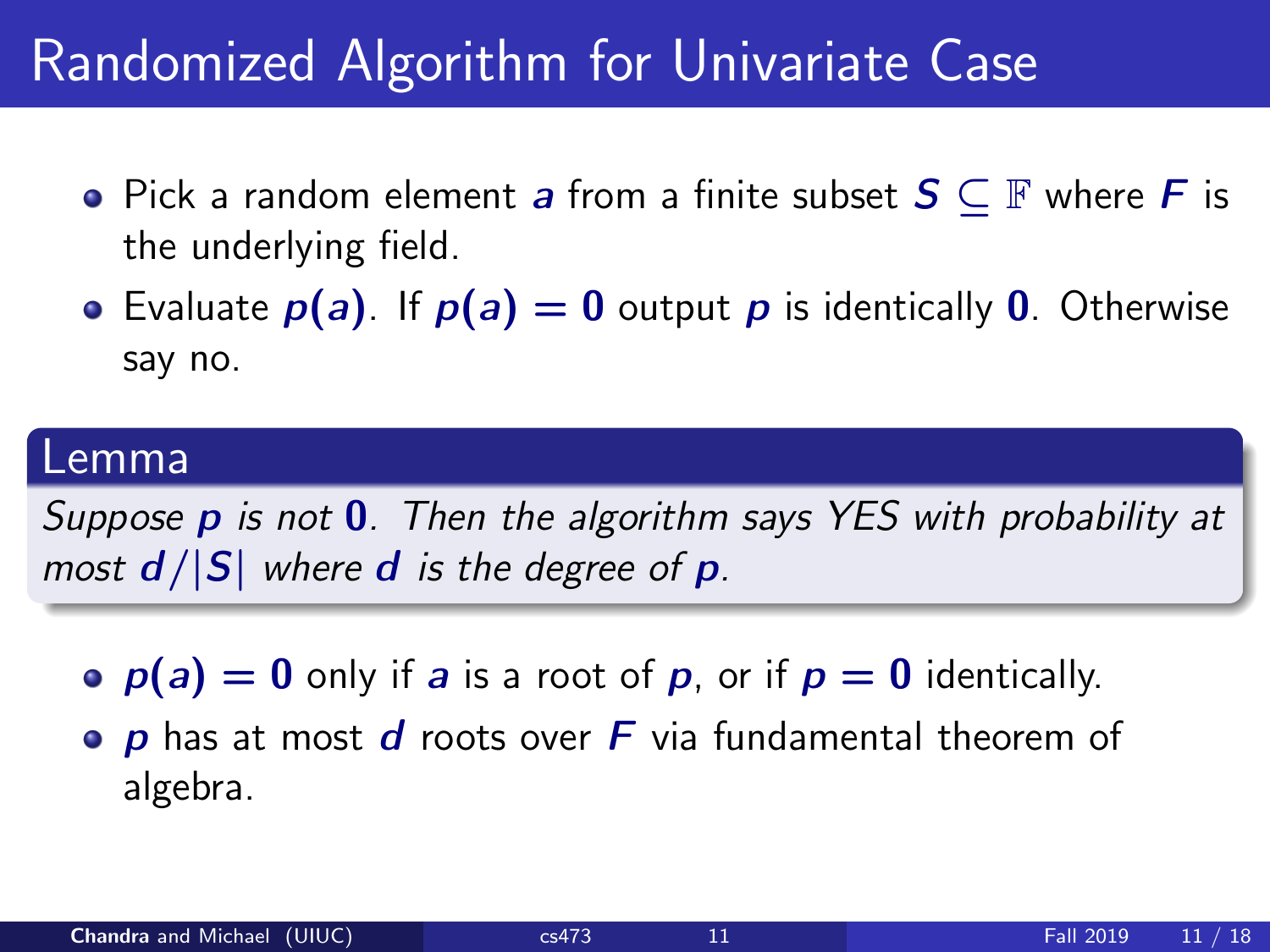Suppose  $p$  is not  $0$ . Then the algorithm says YES with probability at most  $d/|S|$  where d is the degree of p.

Why restrict to  $S$ ? Isn't probability 0 when  $\mathbb{F} = \mathbb{R}$  if we pick a random real/integer?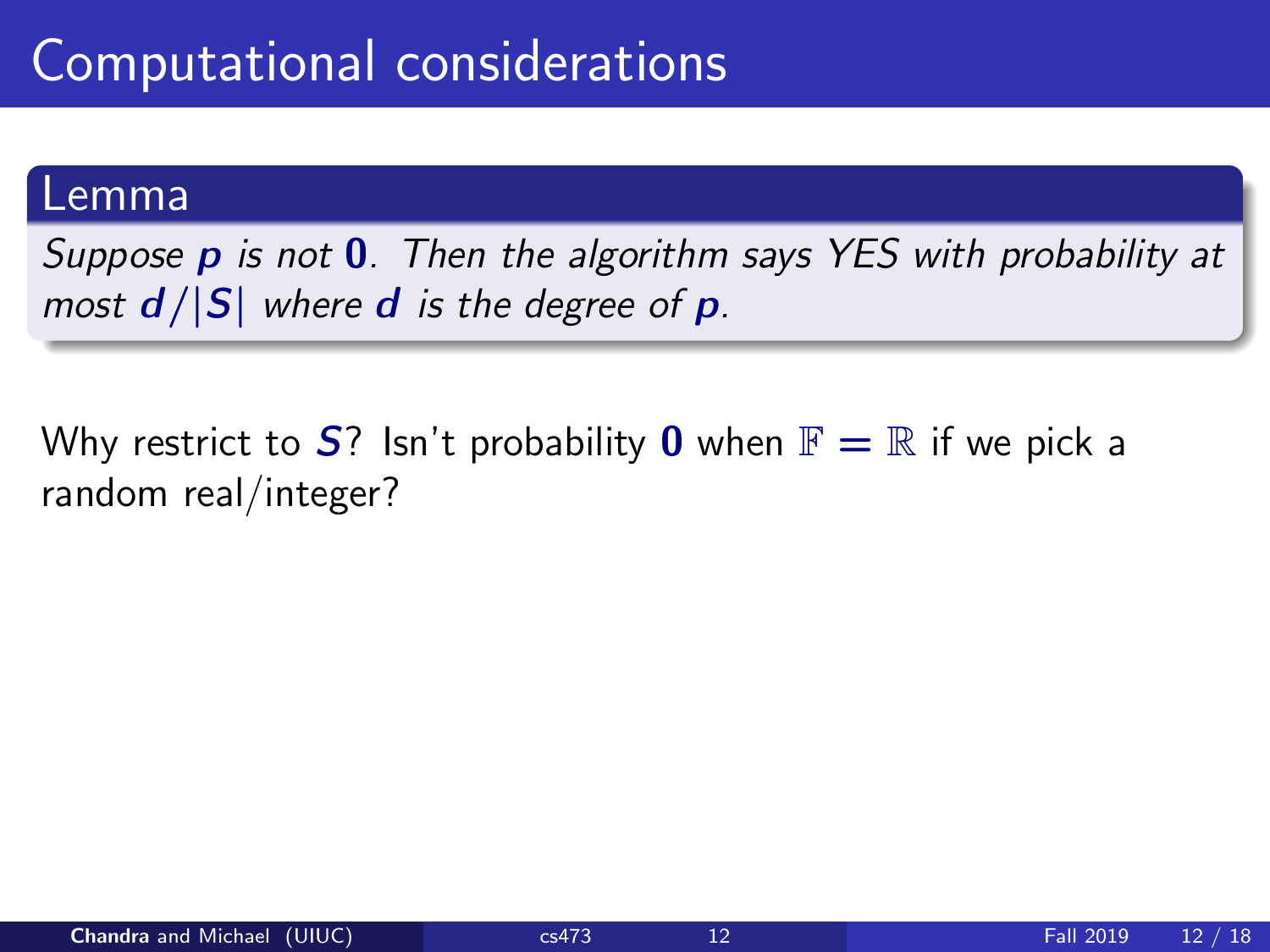Suppose  $p$  is not  $0$ . Then the algorithm says YES with probability at most  $d/|S|$  where d is the degree of p.

Why restrict to  $S$ ? Isn't probability 0 when  $\mathbb{F} = \mathbb{R}$  if we pick a random real/integer? Restricting S is for computational purposes since evaluation  $p(a)$ depends on both  $p$  and bit representation of  $a$  so picking an arbitrary

integer/real would require large precision.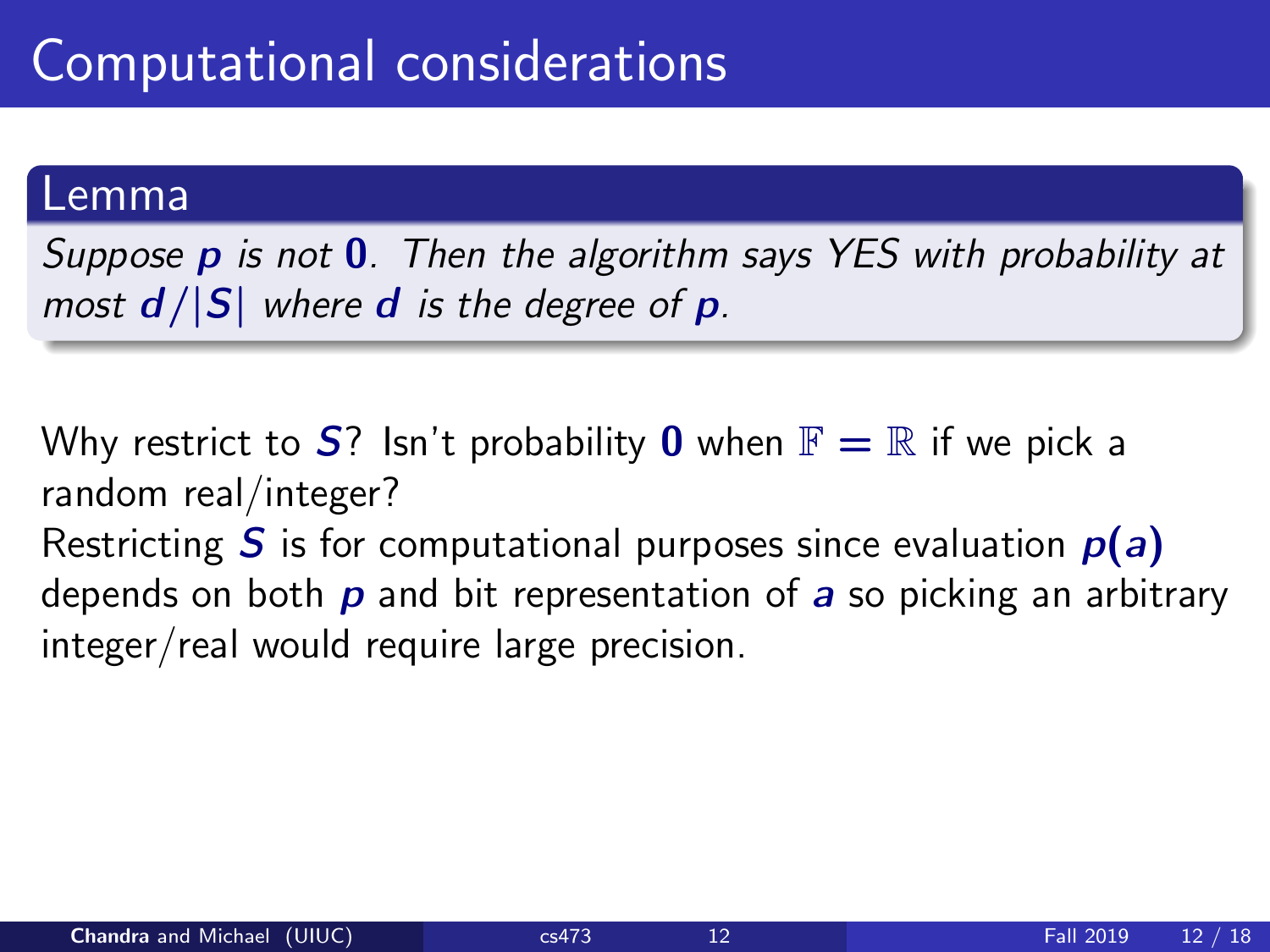Suppose  $p$  is not  $0$ . Then the algorithm says YES with probability at most  $d/|S|$  where d is the degree of p.

Why restrict to  $S$ ? Isn't probability 0 when  $\mathbb{F} = \mathbb{R}$  if we pick a random real/integer? Restricting S is for computational purposes since evaluation  $p(a)$ depends on both  $p$  and bit representation of  $a$  so picking an arbitrary integer/real would require large precision.

**Derandomization:** Evaluate **p** on any distinct  $d + 1$  values and if  $p(a) = 0$  for all of them output  $p = 0$ .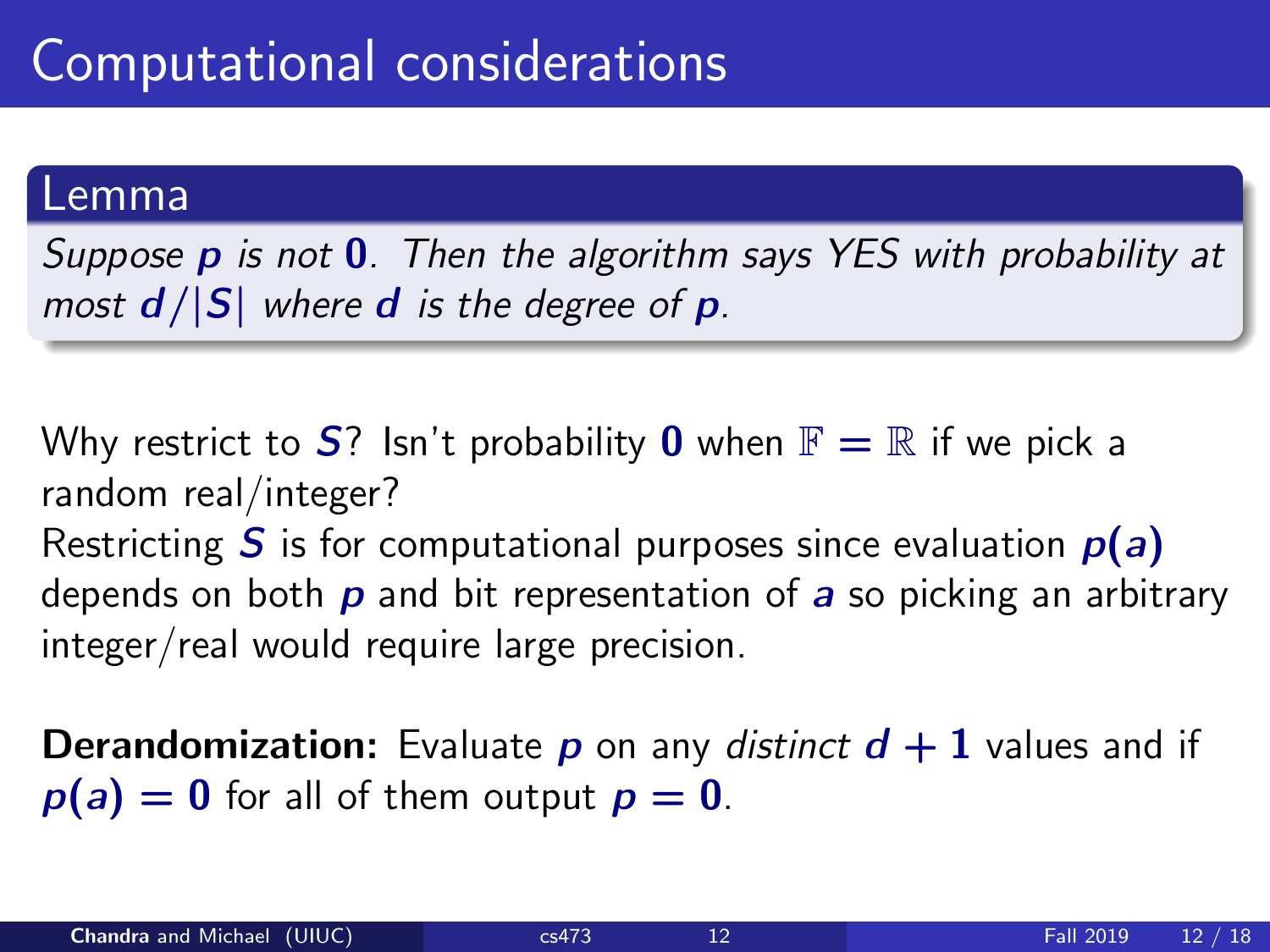## Multivariate Polynomials

### **Definition**

A multivariate polynomial over a field  $\mathbb F$  with n variables  $x_1, x_2, \ldots, x_n$  is a finite sum of terms of the form  $ax_1^{i_1}x_2^{i_2}\ldots x_n^{i_n}$ where  $a \in \mathbb{F}$  and  $i_1, i_2, \ldots, i_n \in \mathbb{Z}_+$ . The degree of the term  $x_1^{i_1}x_2^{i_2}\ldots x_n^{i_n}$  is  $\sum_{j=1}^n i_j$  and the total degree of  $\bm{\rho}$  is the maximum degree over all terms in  $p$ .

#### Example

$$
p(x_1, x_2, x_3) = 1 + x_1^2 + x_1x_2x_3 + x_2^3x_3^5
$$
  
deg(p) = 8.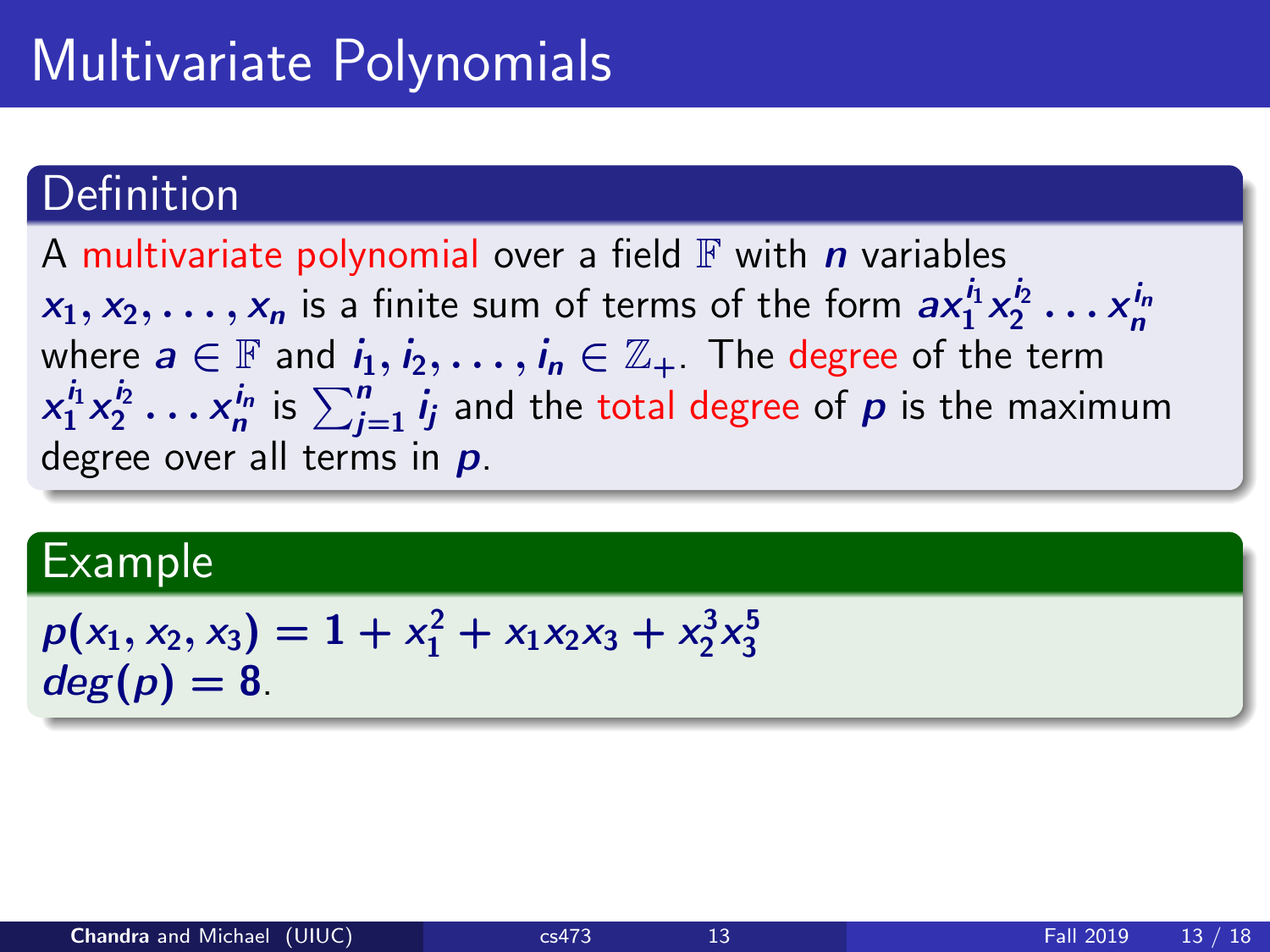### Definition

A polynomial  $p(x_1, \ldots, x_n)$  is identically 0 if p is equal 0 for all  $x_1, \ldots, x_n \in \mathbb{F}$ .

### Question (PIT)

Given a polynomial  $p$  in some **implicit** fashion, is  $p$  identically  $\mathbf{0}$ ?

Multivariate polynomials are very powerful and can model many problems. PIT is a fundamental algorithmic tool.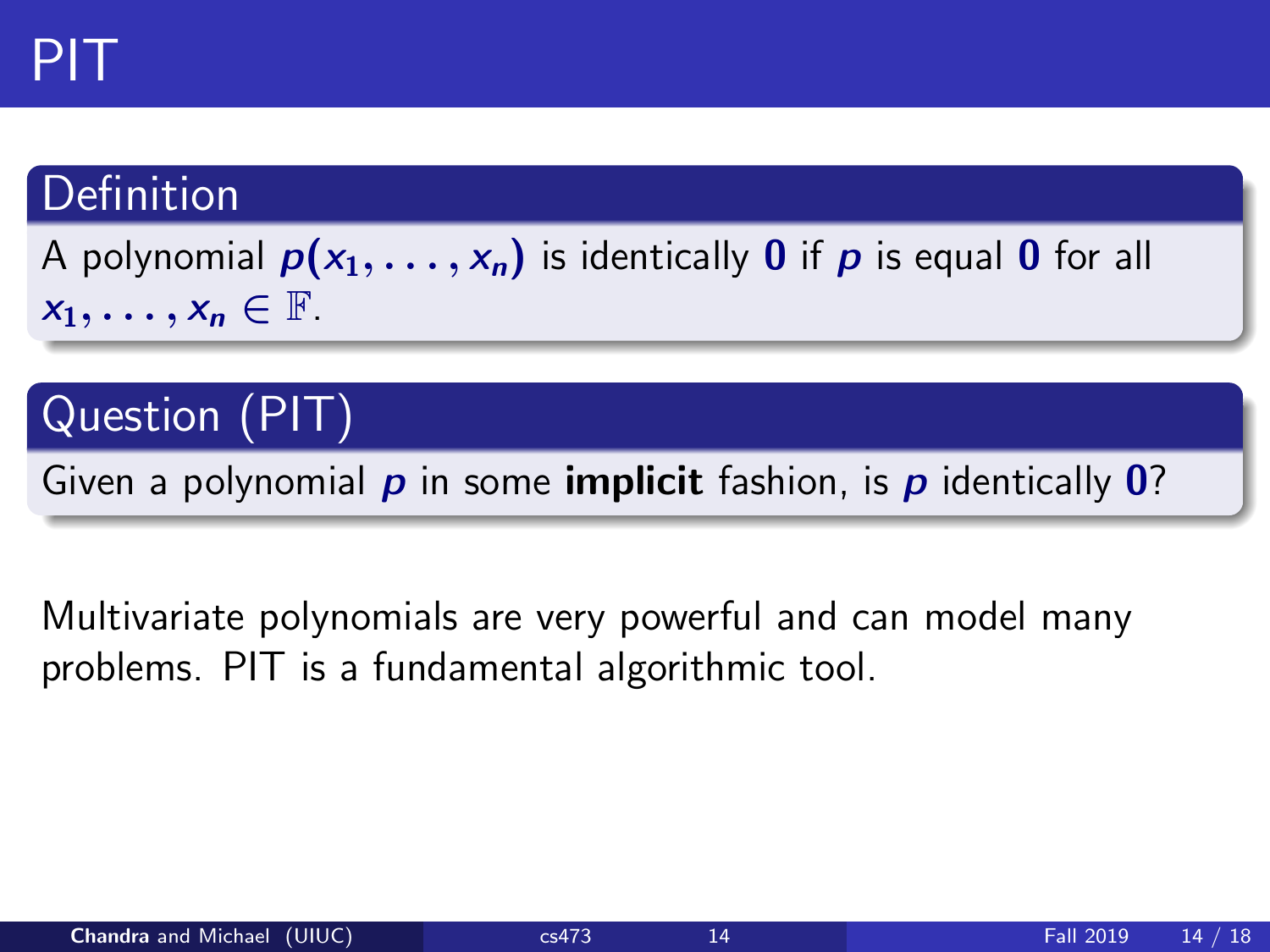## Randomized Algorithm for PIT

- Pick independent random elements  $a_1, a_2, \ldots, a_n$  from a finite subset  $S \subseteq \mathbb{F}$  where F is the underlying field.
- If  $p(a_1, a_2, \ldots, a_n) = 0$  output p is identically 0. Otherwise say no.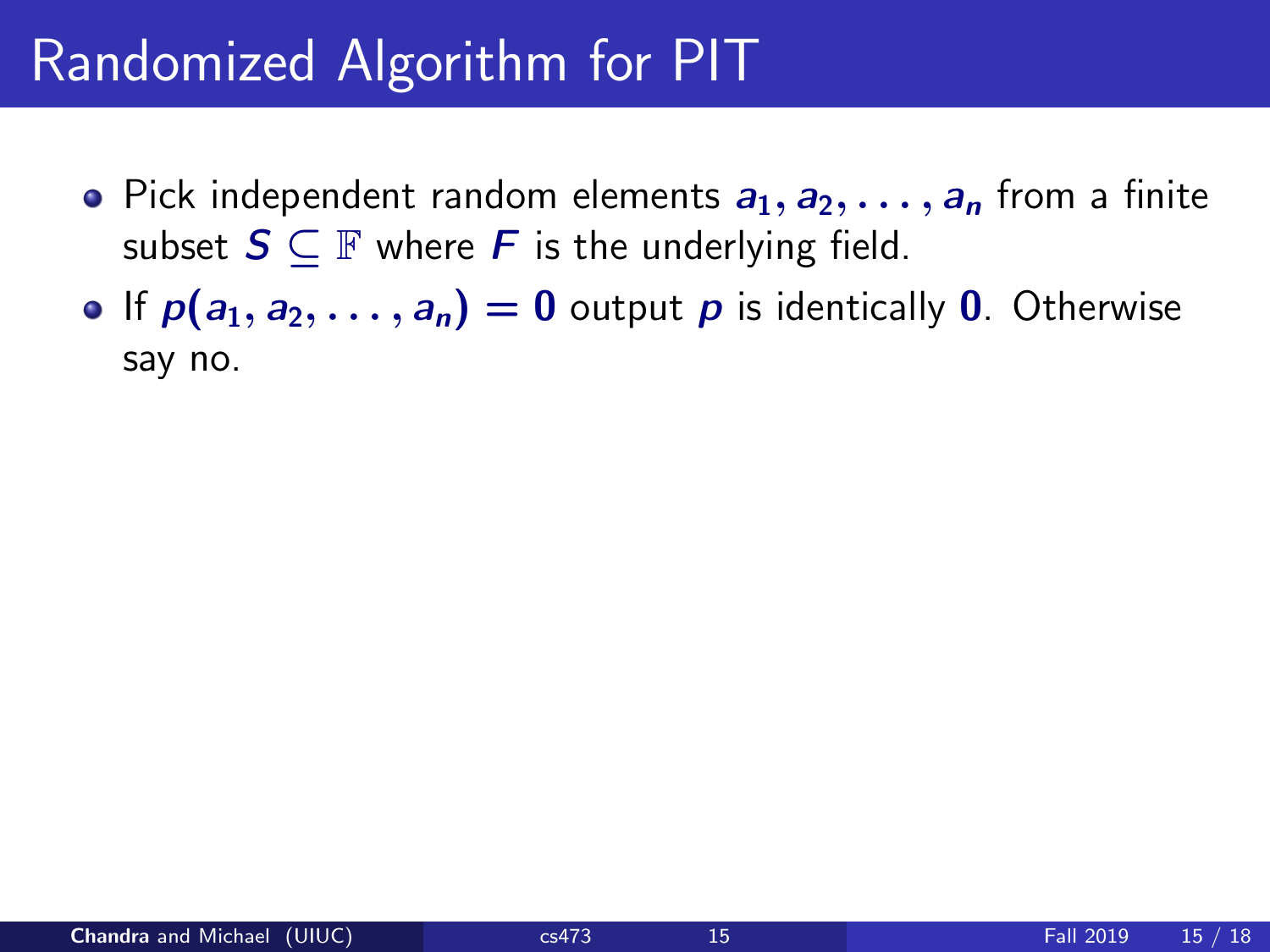# Randomized Algorithm for PIT

- Pick independent random elements  $a_1, a_2, \ldots, a_n$  from a finite subset  $S \subseteq \mathbb{F}$  where F is the underlying field.
- If  $p(a_1, a_2, \ldots, a_n) = 0$  output p is identically 0. Otherwise say no.

### Theorem (Schwartz-Zippel Lemma)

Suppose **p** is a multivariate polynomial with degree **d** that is not identically  $\mathbf{0}$ . Then the algorithm says YES with probability at most  $d/|S|$ .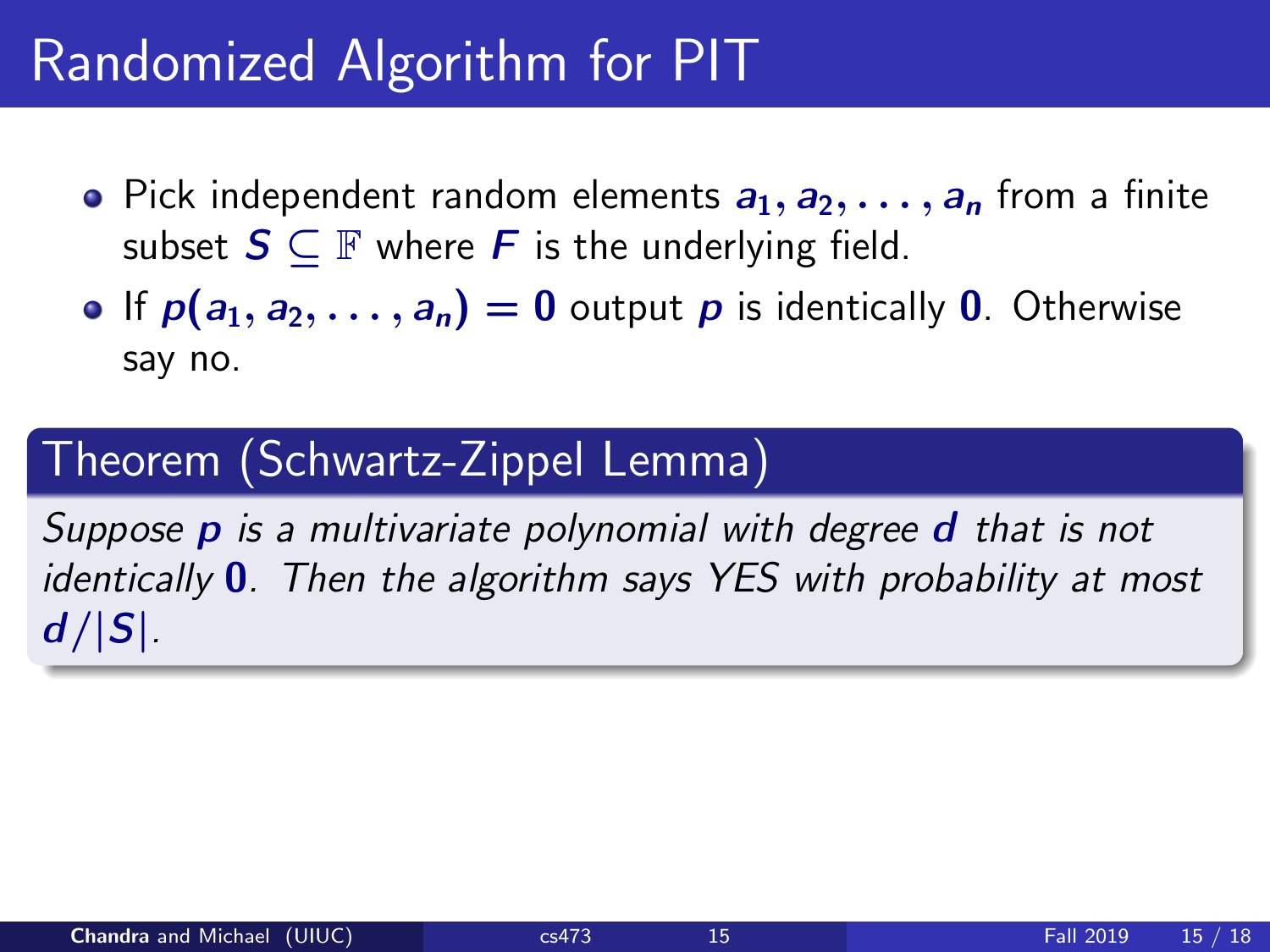# Randomized Algorithm for PIT

- Pick independent random elements  $a_1, a_2, \ldots, a_n$  from a finite subset  $S \subseteq \mathbb{F}$  where F is the underlying field.
- **•** If  $p(a_1, a_2, \ldots, a_n) = 0$  output p is identically 0. Otherwise say no.

### Theorem (Schwartz-Zippel Lemma)

Suppose **p** is a multivariate polynomial with degree **d** that is not identically  $0$ . Then the algorithm says YES with probability at most  $d/|S|$ .

The zero-set of multivariate polynomials is very complex, nevertheless the simple lemma for univariate case generalizes relatively easily and has numerous powerful applications.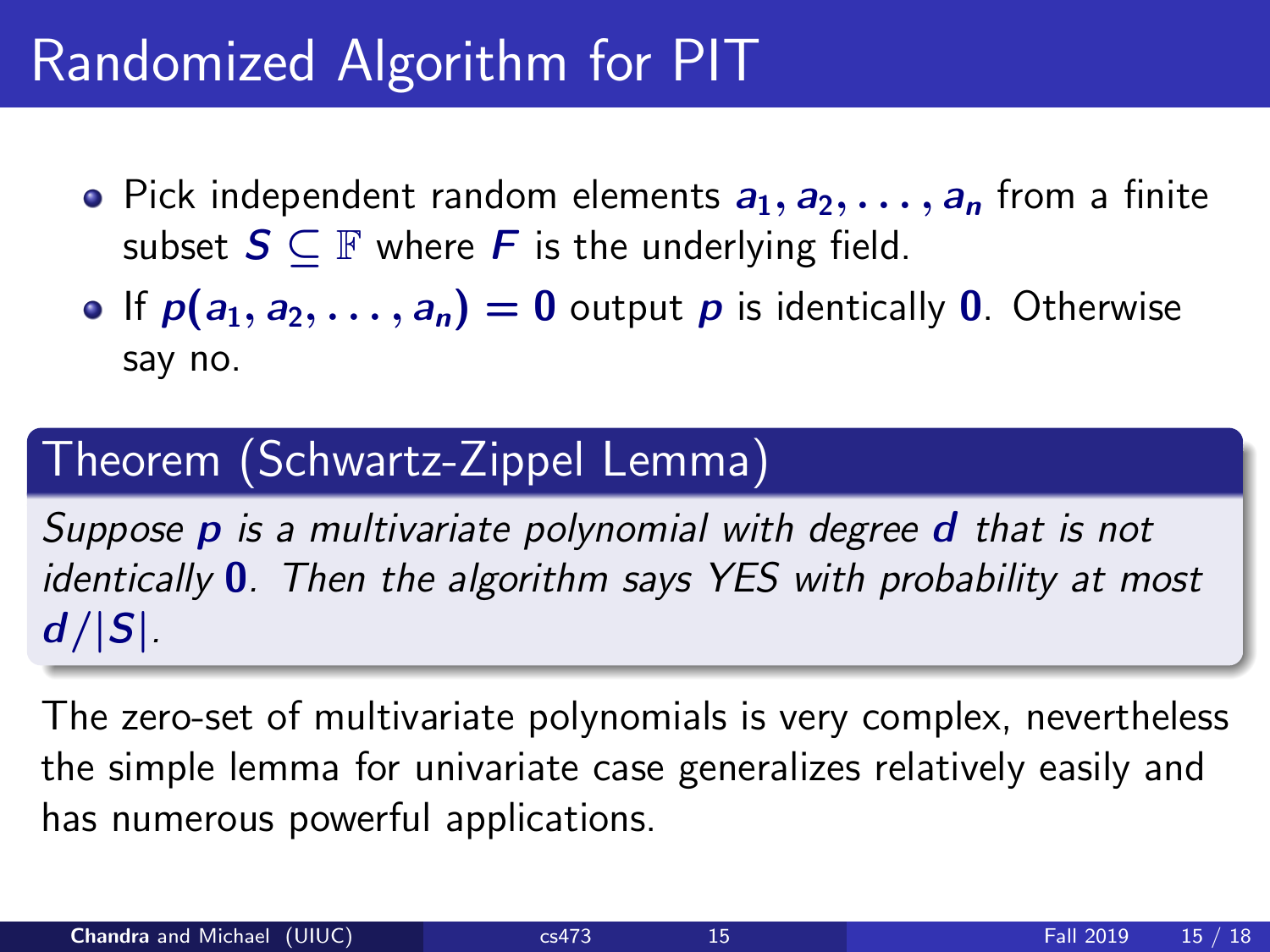### Proof of Schwartz-Zippel Lemma

Proof based on induction on  $n$ .

**Base case:**  $n = 1$  then follows from univariate case.

**Induction step:** Assume theorem holds if num variables  $\lt n$  and consider case with  $n$  variables. Let  $p$  be non-zero polynomial. All variables occur in  $\boldsymbol{p}$  with non-zero degree. Hence

$$
p(x_1,\ldots,x_n)=\sum_{j=0}^d x_1^j p_j(x_2,\ldots,x_n).
$$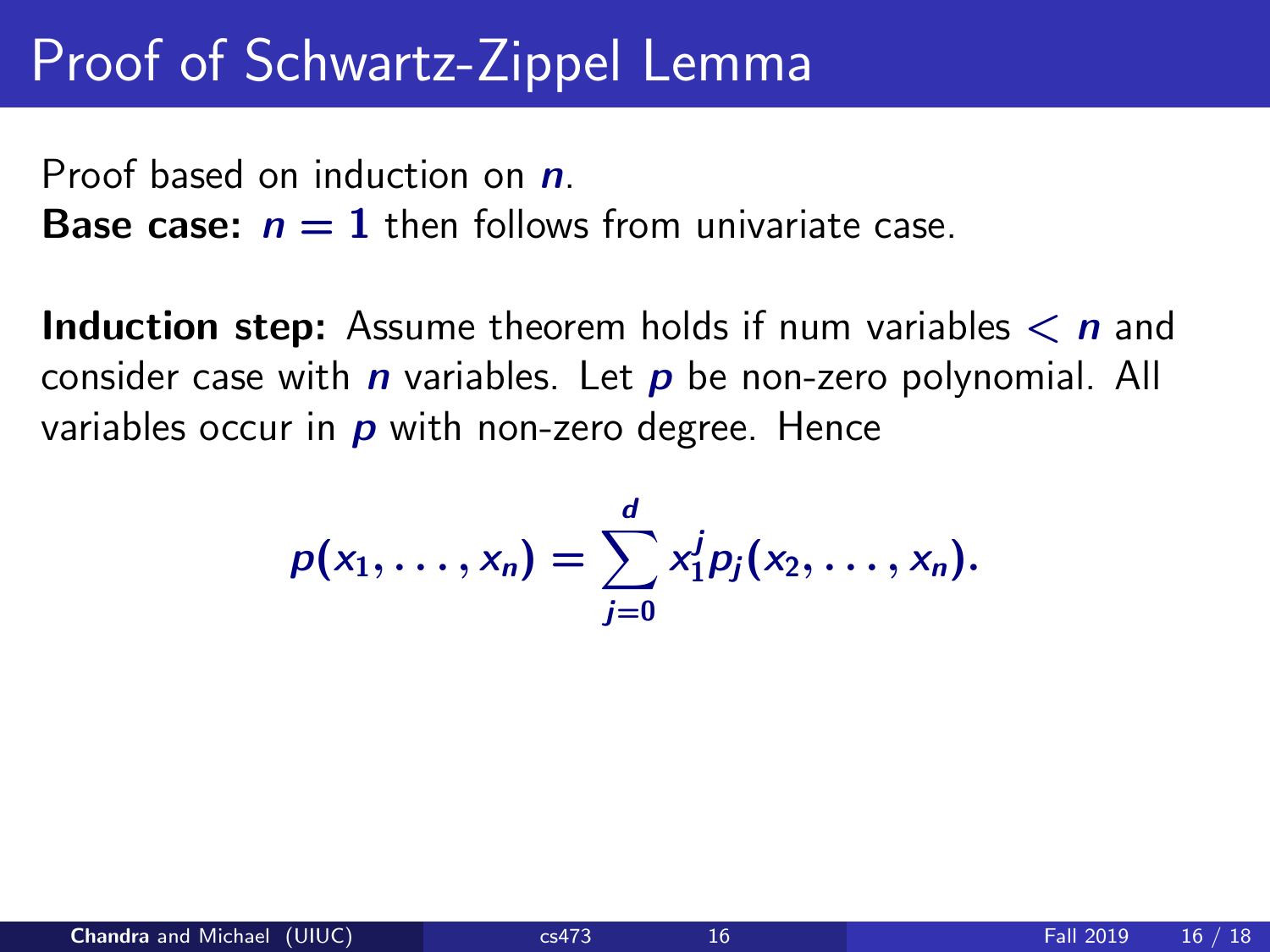### Proof of Schwartz-Zippel Lemma

Proof based on induction on  $n$ .

**Base case:**  $n = 1$  then follows from univariate case.

**Induction step:** Assume theorem holds if num variables  $\lt n$  and consider case with  $n$  variables. Let  $p$  be non-zero polynomial. All variables occur in  $\boldsymbol{p}$  with non-zero degree. Hence

$$
p(x_1,\ldots,x_n)=\sum_{j=0}^d x_1^j p_j(x_2,\ldots,x_n).
$$

Since  $p \neq 0$  let t be largest j such that  $p_i (x_2, \ldots, x_n) \neq 0$ .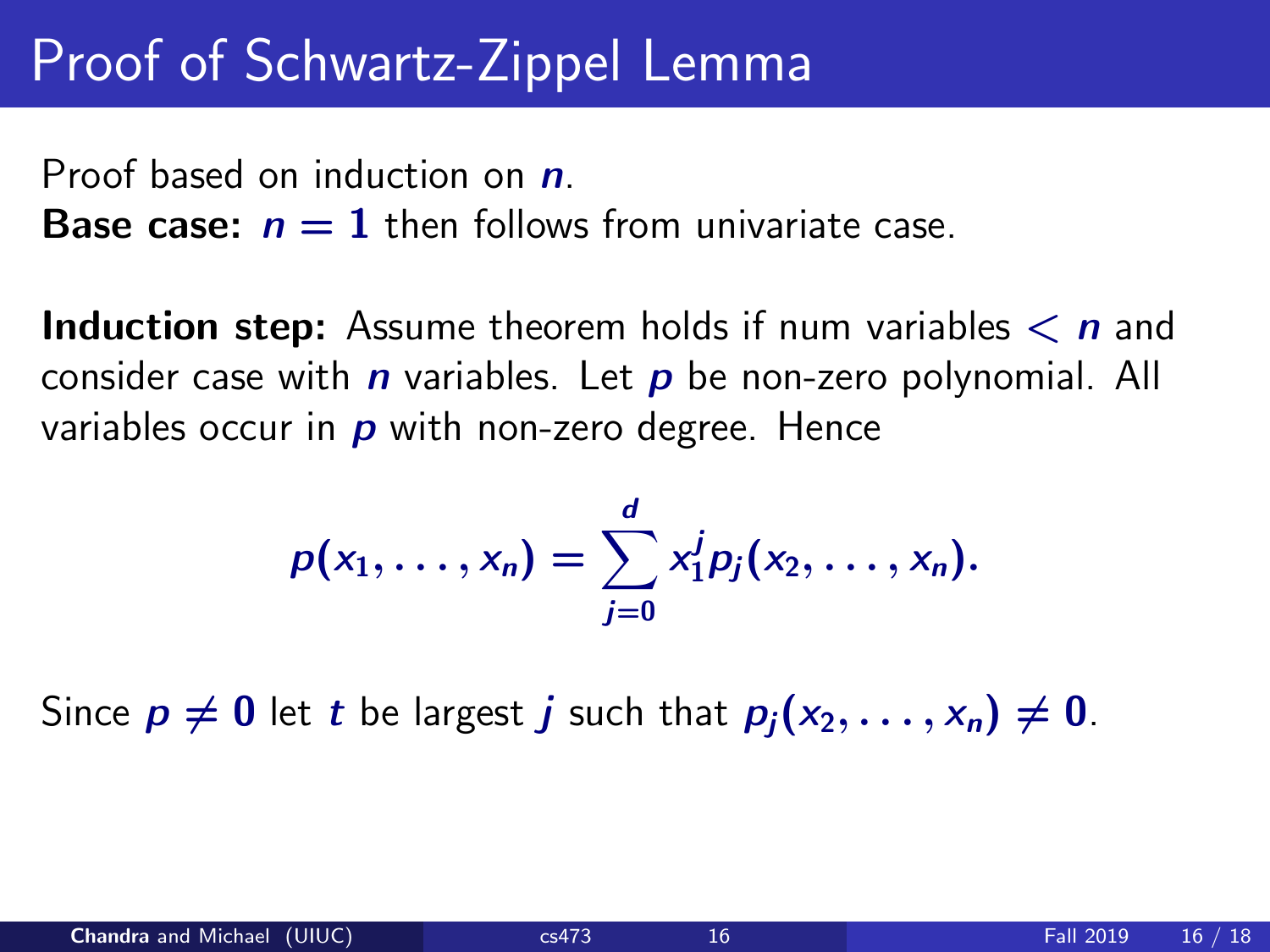### Proof of Schwartz-Zippel Lemma

Proof based on induction on  $n$ .

**Base case:**  $n = 1$  then follows from univariate case.

**Induction step:** Assume theorem holds if num variables  $\lt n$  and consider case with  $n$  variables. Let  $p$  be non-zero polynomial. All variables occur in  $\boldsymbol{p}$  with non-zero degree. Hence

$$
p(x_1,\ldots,x_n)=\sum_{j=0}^d x_1^j p_j(x_2,\ldots,x_n).
$$

Since  $p \neq 0$  let t be largest j such that  $p_i (x_2, \ldots, x_n) \neq 0$ .  $deg(p_t) \leq d - t$ .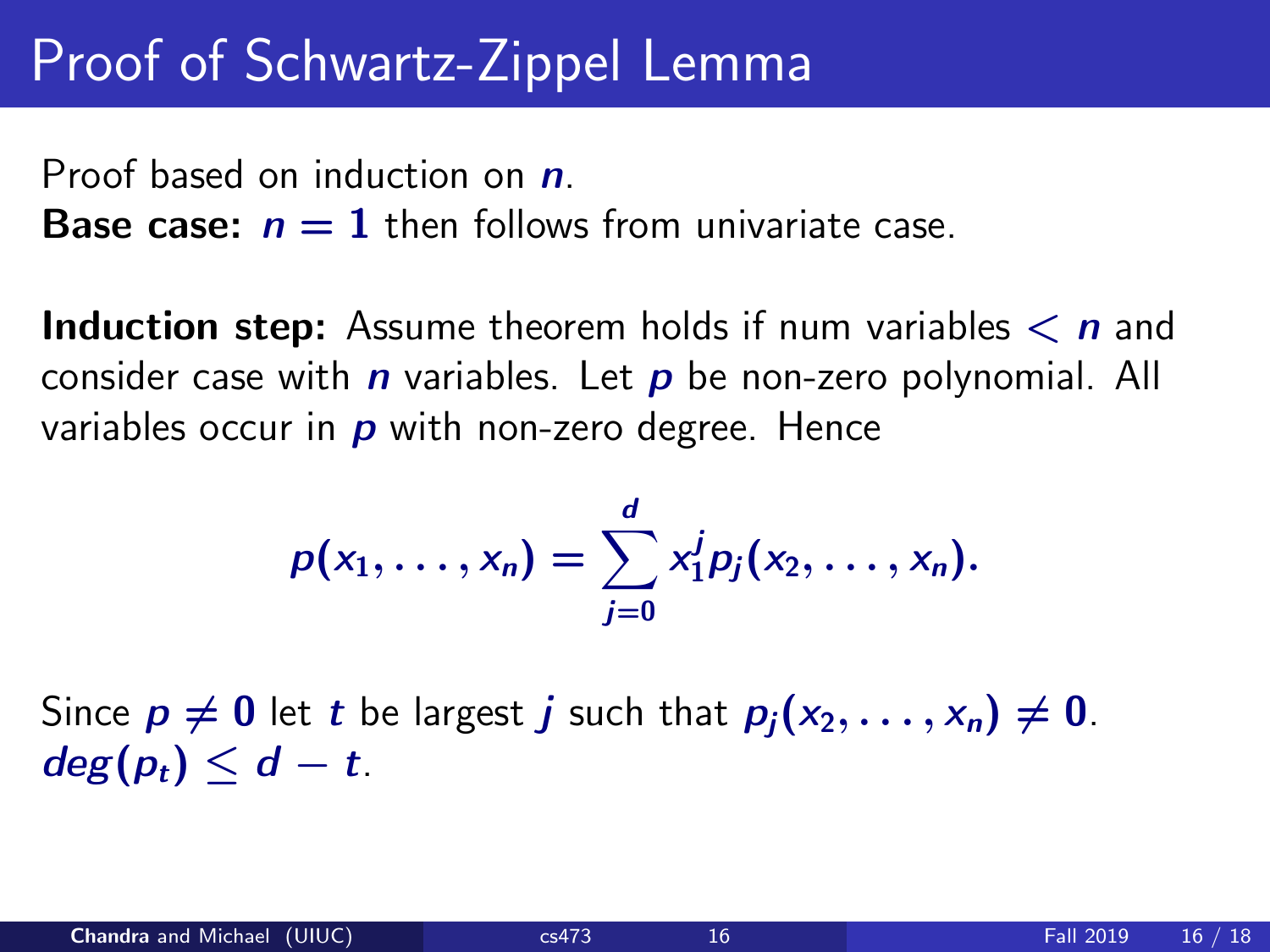### Proof continued

Think of algorithm as picking  $a_2, \ldots, a_n$  first and creating univariate polynomial

$$
q(x_1)=\sum_{j=0}^t x_1p_j(a_2,\ldots,a_n)
$$

and then picking  $a_1$  independently and evaluating  $q(a_1)$ .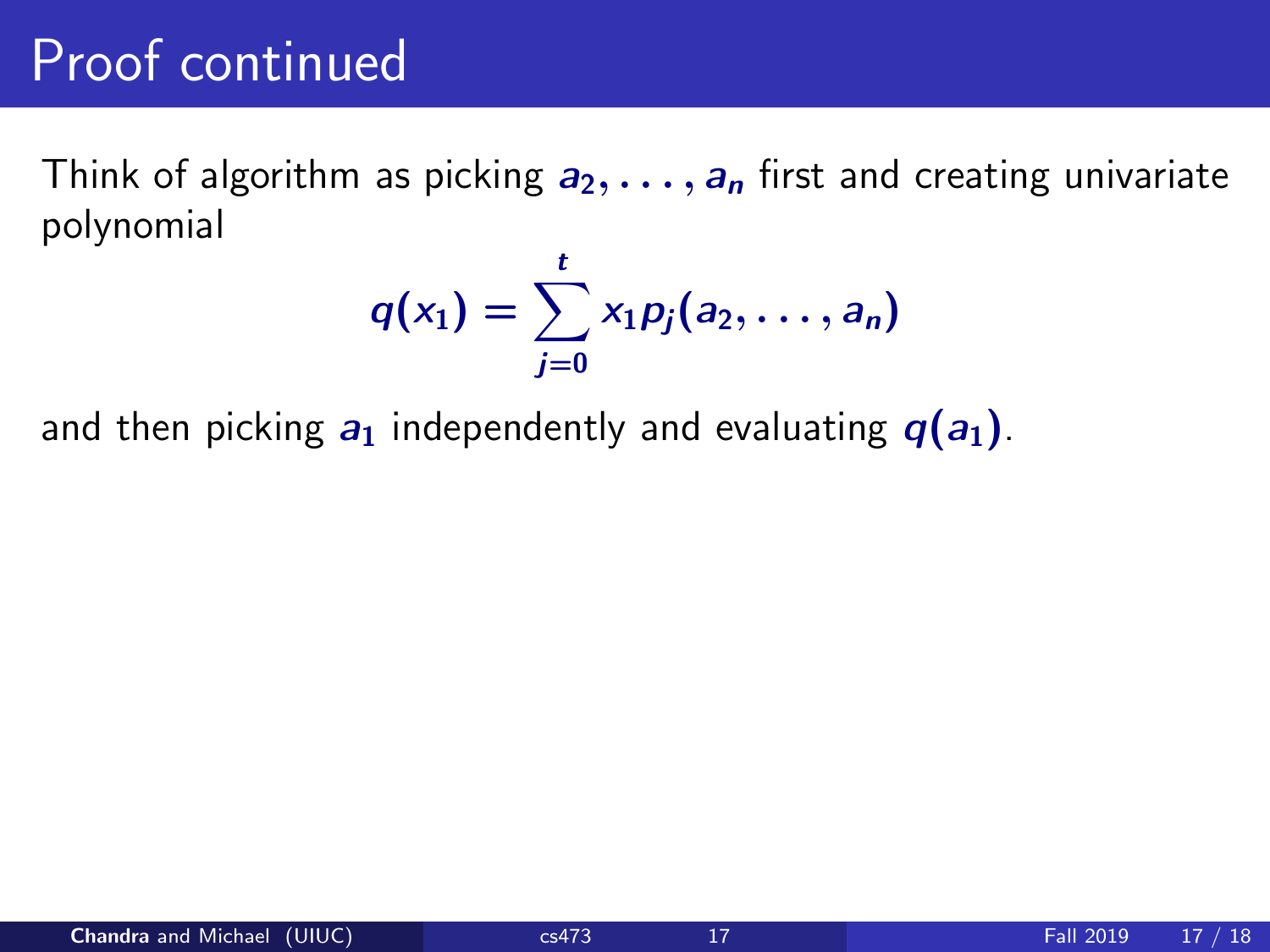### Proof continued

Think of algorithm as picking  $a_2, \ldots, a_n$  first and creating univariate polynomial

$$
q(x_1)=\sum_{j=0}^t x_1p_j(a_2,\ldots,a_n)
$$

and then picking  $a_1$  independently and evaluating  $q(a_1)$ .

Pr[Alg is correct]  $> Pr[p_t(a_2, \ldots, a_n) \neq 0] Pr[q(a_1) \neq 0 | p_t(a_2, \ldots, a_n) \neq 0]$  $\geq \Pr[p_t(a_2, \ldots, a_n) \neq 0] (1 - t/|S|)$  (since q is a deg t polynomial)  $\geq (1-(d-t)/|S|)(1-t/|S|)$  (by induction)  $> (1 - d/|S|).$